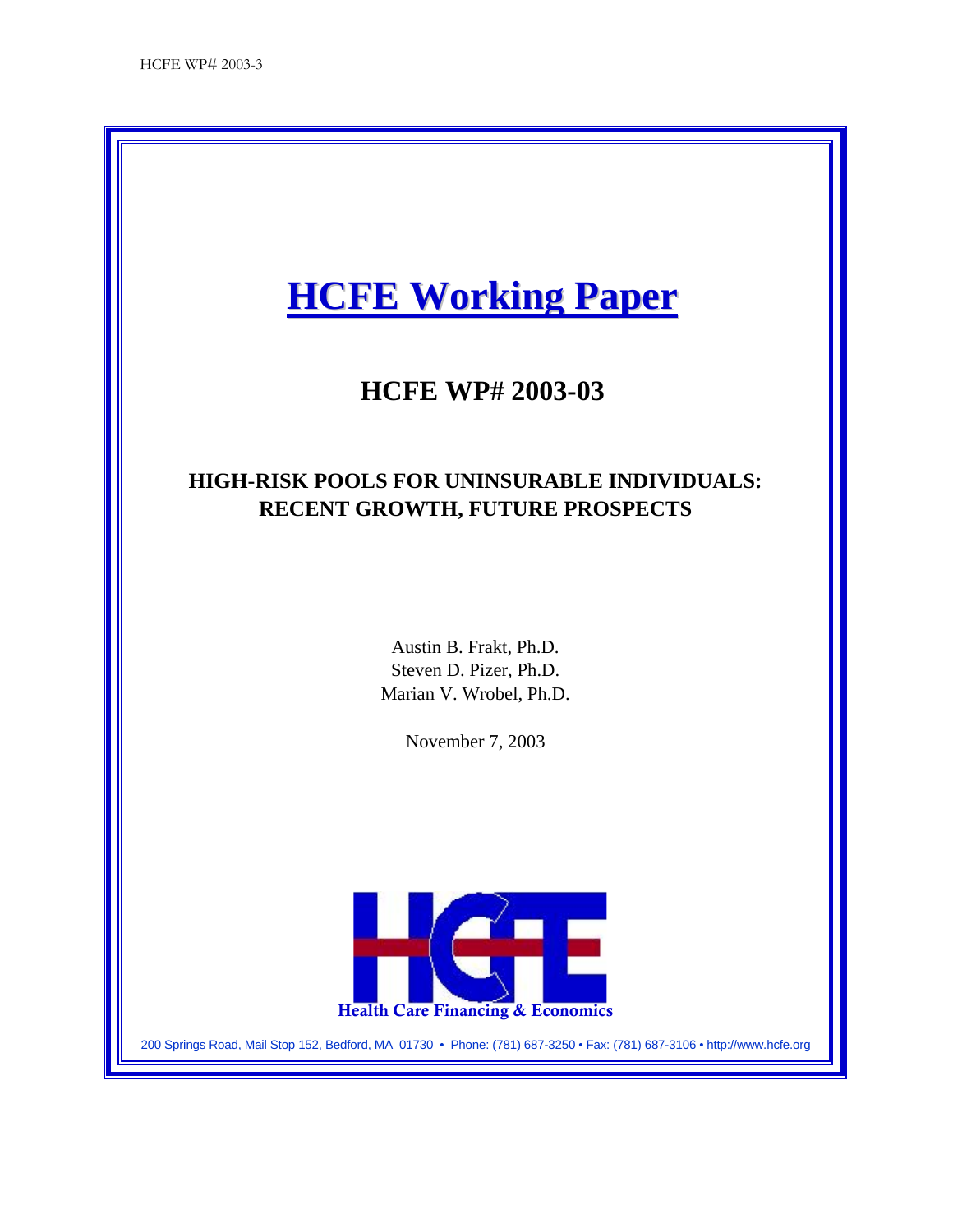#### ABSTRACT

High-risk pools are state programs that were recently brought under federal review by the Health Insurance Portability and Accountability Act of 1996. For a subsidized, yet abovestandard premium, they provide coverage to individuals lacking access to private health insurance, typically due to pre-existing conditions. Reducing high-risk pool premiums in all states to the level prevailing in the most generous states (at an annual cost of about \$105 million) could lead to a modest but significant increase in enrollment, relative to the uninsurable population. In addition, non-premium changes, for example to benefits and marketing, could also have substantial effects on enrollment.

Austin B. Frakt and Steven D. Pizer are with the Boston University School of Public Health and the Department of Veterans Affairs. Marian V. Wrobel is with Abt Associates Inc.

Correspondence to: Austin B. Frakt, Center for Health Quality, Outcomes, and Economic Research, 200 Springs Rd., Mail Stop 152, Bedford, MA 01730. Tel: 781-687-3159. Email: frakt@bu.edu.

The work documented in this paper has been supported by the Centers for Medicare and Medicaid Services (Contract No. 500-95-0062/T.O. #8) and by Abt Associates Inc.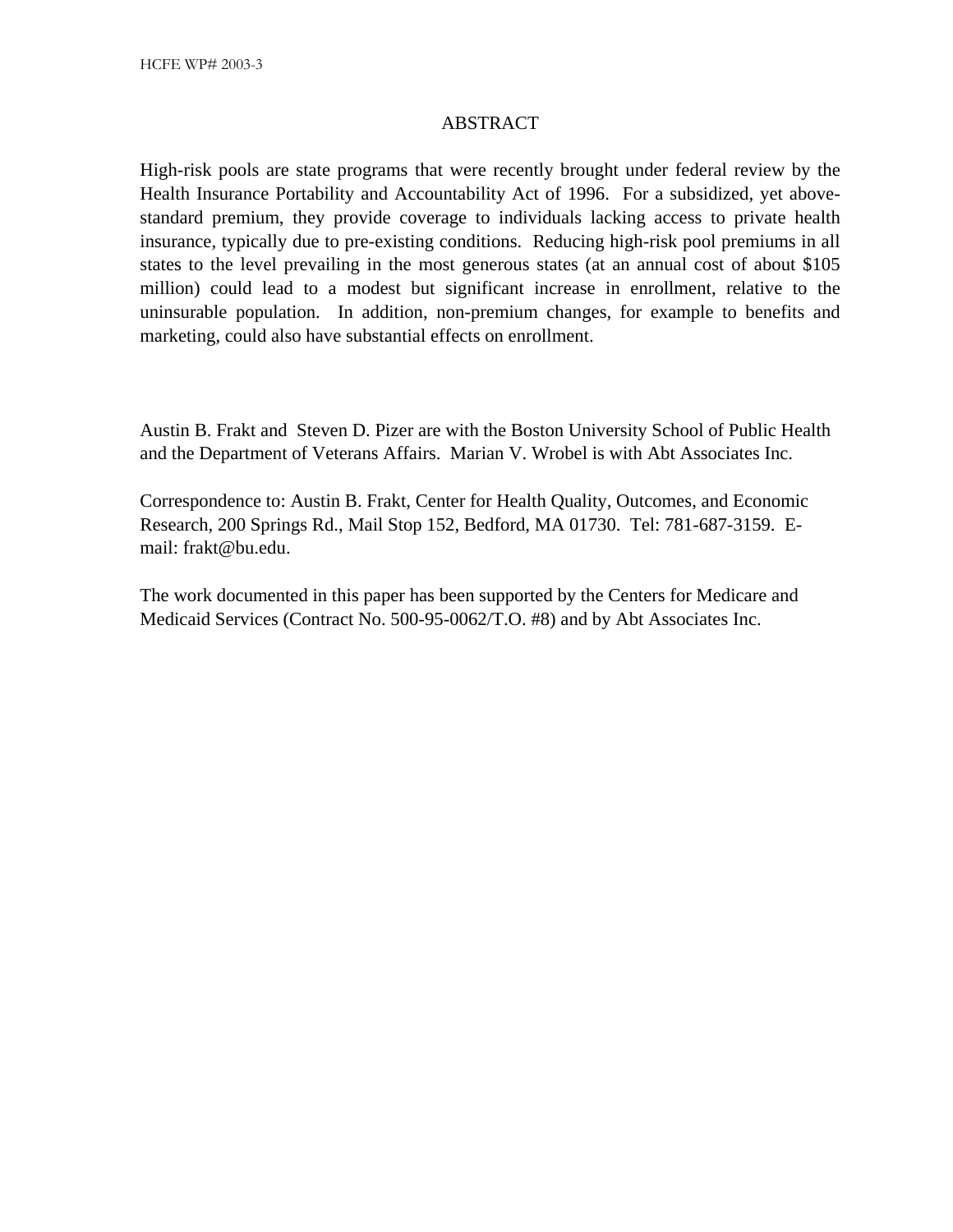#### INTRODUCTION

The recent economic downturn has reawakened national concern about the problem of the uninsured. While the proportion of the population without health insurance decreased from 1998 to 2000 (from 16.3 percent to 14 percent) (Census, 2000; Census, 2001), the recent economic recession and associated loss of jobs has exacerbated the problem. Between March and November of 2001, nearly one million individuals lost their jobs and their health care coverage; half of these losses occurred after the terrorist attacks of September 11, 2001 (Families USA, 2001). The increase in the number of uninsured in 2001 was the largest one-year increase in nearly a decade with 2.2 million losing coverage (Covering the Uninsured, 2002). An additional 2.4 million people lost coverage in 2002 (Mills and Bhandari, 2003). With higher unemployment and lower consumer spending, state tax revenues are down and budget deficits have reappeared. Consequently, Medicaid budgets are tight and some states have cut optional populations from their programs to reduce expenditures (Simon, 2002; Sloane, 2003).

Among the growing number of uninsured is a class of individuals most in need of insurance: the uninsurable. These are individuals with potentially costly health conditions who pose a high risk to any insurance carrier and who cannot obtain health care coverage due to medical underwriting.<sup>1</sup> In 29 states (as of July, 2002), these highrisk, uninsurable individuals are eligible for coverage under special state programs known as comprehensive health insurance plans for high-risk individuals (high-risk pools). All high-risk pools offer coverage for a subsidized premium that is, nevertheless, above

 $\frac{1}{1}$  $1$  Medical underwriting is the consideration of medical history in the determination of coverage eligibility.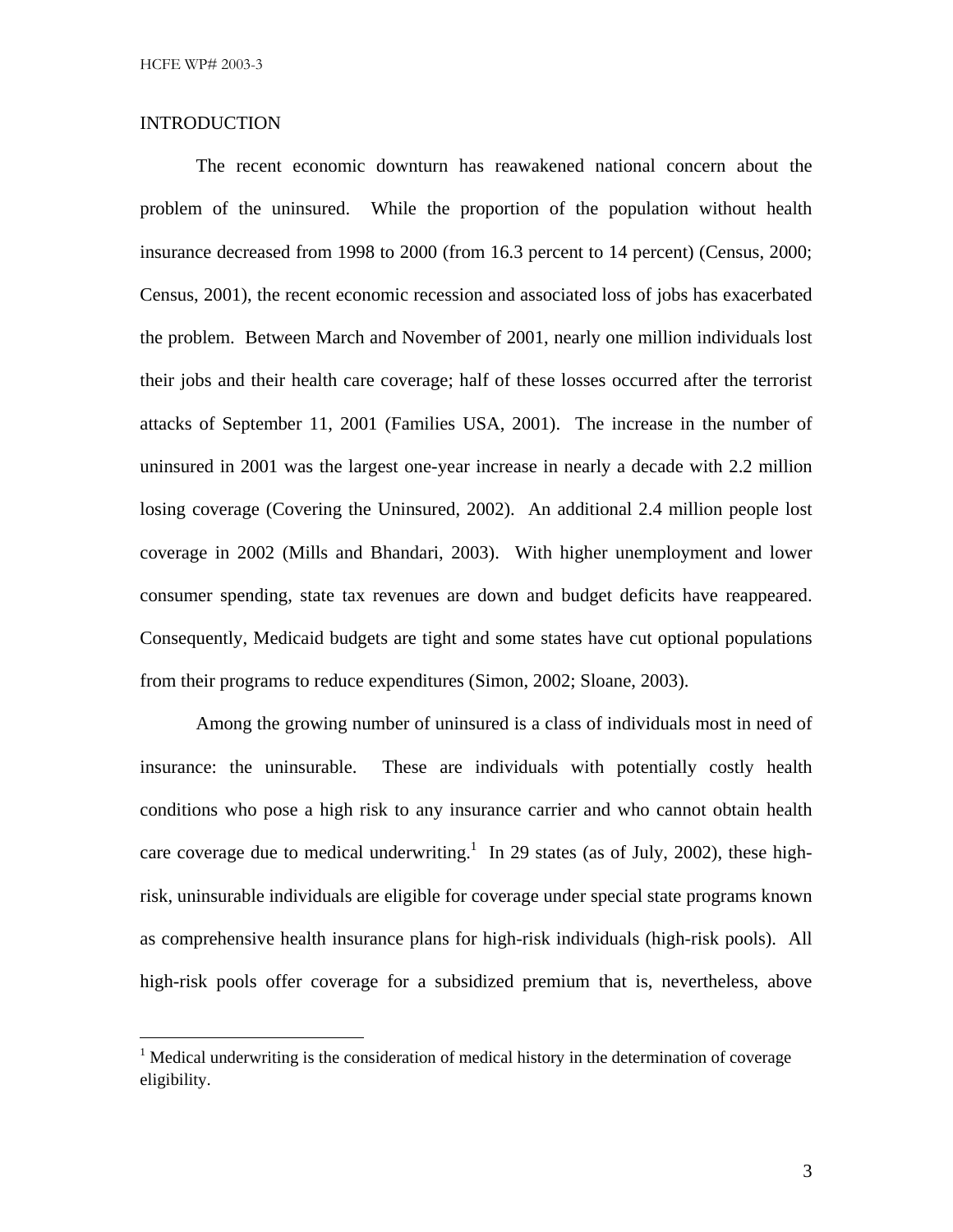standard rates. Though operations vary by state, subsidy financing is generally provided by assessments on private carriers, general state revenue, other public sources (like tobacco-settlement funds), or a combination of these.

High-risk pools have quietly become an important component in the nation's public/private patchwork of health care coverage. The number of high-risk pools has been gradually growing along with enrollment since the first pools began operation in Connecticut and Minnesota in 1976. Recently, the Health Insurance Portability and Accountability Act (HIPAA) of 1996 has encouraged this growth by requiring states to guarantee health insurance portability (i.e., that health insurance is available) to individuals who meet certain requirements. High-risk pools have been designated as one of the State Alternative Mechanisms (SAMs) for compliance with the portability provisions of HIPAA, although the act does not endorse high-risk pools above all other alternatives. Moreover, HIPAA established a federal regulatory role over states that do not select an acceptable portability mechanism. The Centers for Medicare & Medicaid Services (CMS) is responsible for undertaking periodic reviews to determine which states have SAMs that are in compliance with HIPAA. In addition, CMS directly exercises federal authority in states that are not in compliance. Since this federal authority overrides what would otherwise be a state prerogative, HIPAA creates an incentive for states to select an alternative mechanism, thereby strengthening the position of high-risk pool advocates.

In this article, we combine high-risk pool operational data with state demographic and health insurance data to investigate the historical growth in high-risk pools and the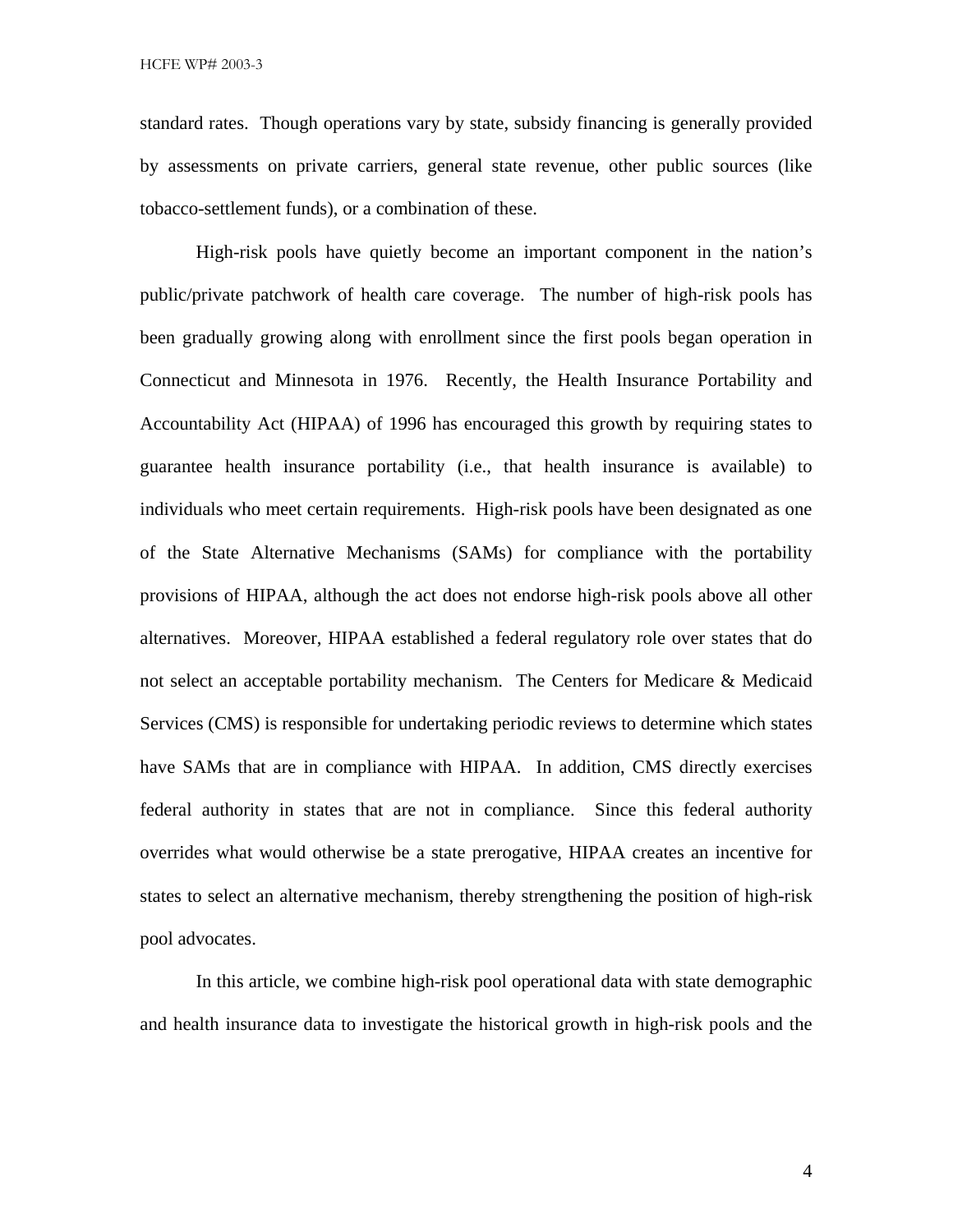affordability of high-risk pool premiums. We also study the potential for enrollment growth if the premium subsidies were increased.

#### DATA

We constructed a database consisting of high-risk pool operational data linked to state demographic data. High-risk pool operational data (number of enrollees, actual premiums charged, statutory premium caps, and other financial and benefits data) for the years 1981-2000 were obtained from the Communicating for Agriculture (CFA) publication *Comprehensive Health Insurance for High-Risk Individuals* (Communicating for Agriculture, 1995-2001/2002).

Most state demographic measures (state population, number of uninsured, number of uninsurable, income statistics) were obtained or constructed from the U.S. Census Bureau's 1995-2001 Current Population Survey March Supplement (CPS). We chose the CPS because the data are relatively current, they are comprehensive on demographics and income, and reasonably so on health insurance. Additionally, by using the standard technique of pooling three years of data, we were able to obtain adequate sample sizes for annual state-level descriptive analysis from CPS data.<sup>2</sup> Because high-risk pools serve uninsurable individuals, we needed a measure of the number of uninsurable persons in each state. Unfortunately, we are aware of no broadly accepted statistics on this topic, so

 $\frac{1}{2}$ <sup>2</sup> Pooling data is a standard technique of appending data sets from multiple years to increase sample size for more accurate estimation. There are also some limitations of CPS data: (1) The survey does not ask about the continuation of previous employer-sponsored group coverage by individuals who have left their jobs, a protection provided under the Consolidated Omnibus Budget Resolution Act of 1986 (COBRA). COBRA coverage is relevant to HIPAA eligibility because one must exhaust COBRA coverage to qualify for the protections established by HIPAA. (2) CPS data are not comprehensive with regard to health status which is relevant to determining who might be uninsurable due to underwriting.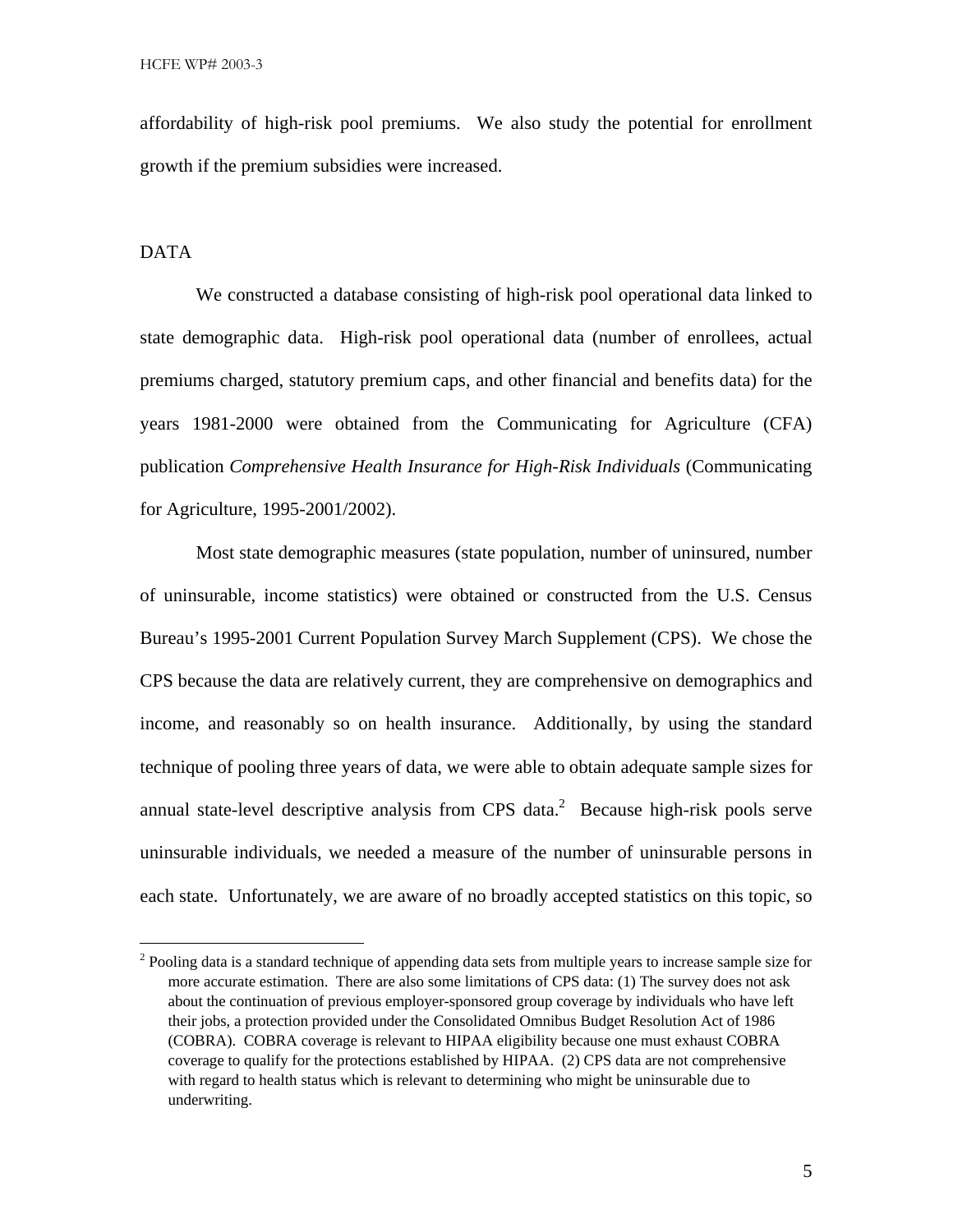we developed an approximation, defining the uninsurable population for each state as individuals who were uninsured and who either could not work, were limited in the type of work they could do, or received any disability or worker's compensation income.<sup>3</sup> The remaining data items, namely per capita Medicare expenditures, were obtained from the Statistical Abstract of the United States (Census, 1995-2001).

The resulting dataset consists of 335 observations, each representing a high-risk pool in a single state for a single year over the period 1981-2000. All of these observations include CFA operational data and the 188 state-year observations corresponding to the years 1995-2000 also include Statistical Abstract and CPS data.

#### DESCRIPTIVE RESULTS

#### *Pool growth*

Three high-risk pools were operating by 1981. The Connecticut and Minnesota pools opened in 1976 and Wisconsin's began operation in 1981. From 1981 to 2000, the number of states with high-risk pools increased nearly every year, as shown in Table 1. The only year in which the number of pools decreased is 1995, when Tennessee folded its high-risk pool into TennCare.<sup>4</sup> Table 1 also shows the number of states that use a highrisk pool as the state alternative mechanism to satisfy the portability requirements of HIPAA. Since the passage of HIPAA in 1996, most states with high-risk pools began offering pool coverage to HIPAA-eligible individuals to satisfy the new portability

<sup>&</sup>lt;sup>2</sup><br>3  $3$  Our approach suggests that roughly one percent of the total population and six percent of the uninsured population is uninsurable; this is slightly higher than results cited by the State of California, namely that 2.5-5 percent of California's uninsured are uninsurable due to medical underwriting (Hunt, 2000).

<sup>&</sup>lt;sup>4</sup> TennCare is Tennessee's health insurance program for the low-income and uninsurable population, including the Medicaid-eligible population. Because the uninsurable population is just a small part of TennCare, it does not operate like a standard high-risk pool and should not be viewed as one.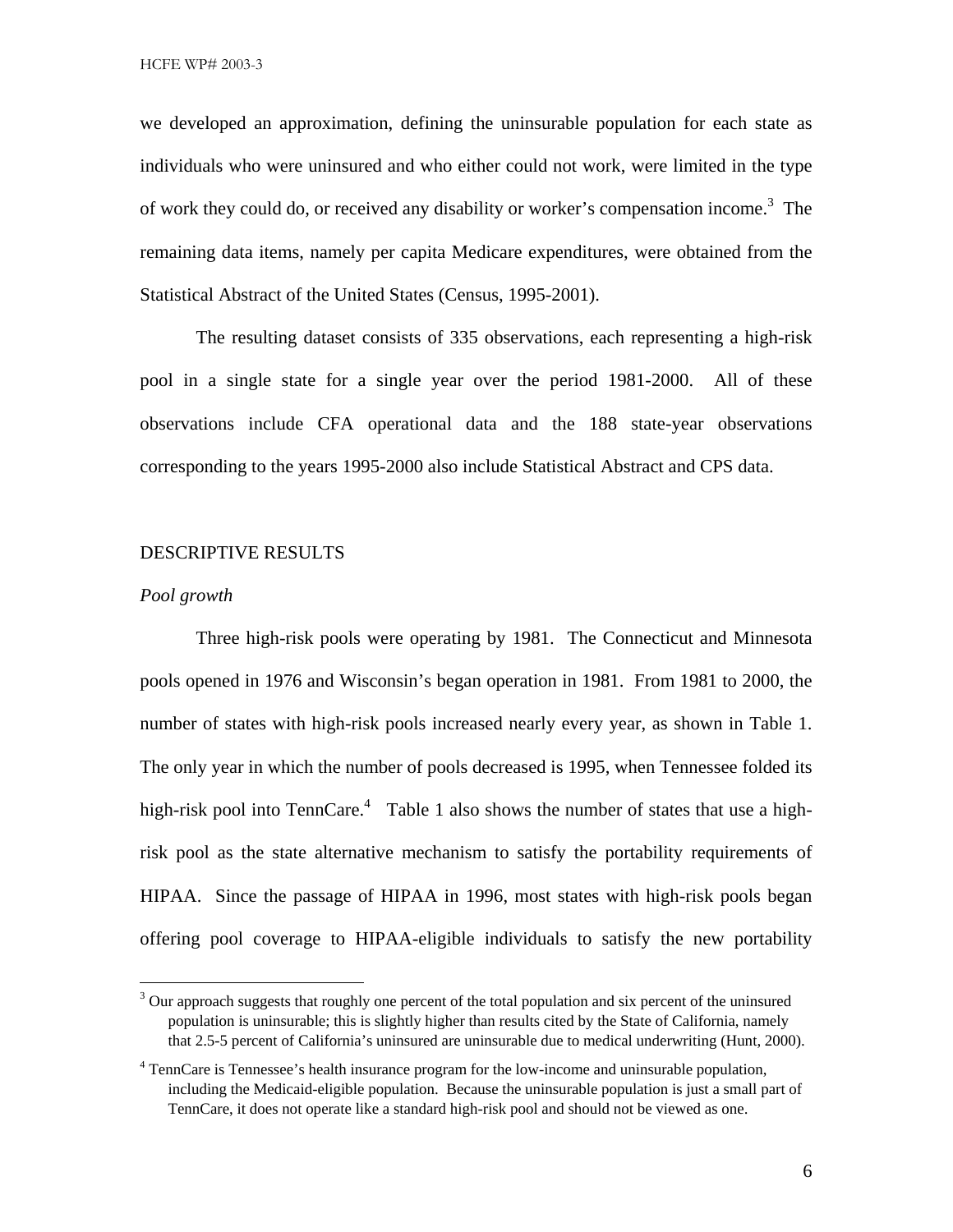requirements. Two states created high-risk pools specifically in reaction to the passage of HIPAA (Alabama and Texas) and several new pools have opened more recently (in Kentucky, New Hampshire, and Maryland, all too new to be included in this study). Only four of the 27 pools operating in 2000 were not HIPAA pools (those in California, Florida, Missouri, and Washington State).

Corresponding to the growth in the number of high-risk pools, Table 1 shows nearly steady growth in the number of pool enrollees. The only period of decline was from 1994-1997. During this period, Tennessee folded its pool into TennCare, which accounts for part of the decrease in 1995. The period of declining enrollment also immediately follows or coincides with the passage of small- and non-group insurance reforms in many states (GAO, 1995). These reforms may have been associated with reduced financial support for high-risk pools, given the expectation at the time that insurance reform would reduce the need for pool coverage.

The number of individuals with high-risk pool coverage is very small relative to the number of uninsured, as shown in Table 2. However, this number is larger, and in some states substantial, relative to the numbers of medically uninsurable (the target population for the pools).<sup>5</sup> Presumably due to its low premiums, Minnesota's pool is the largest in absolute terms (with 25,892 covered in 2000) and relative to the state's uninsured and uninsurable populations (covering 6 percent and 54 percent, respectively). The figures for Minnesota are far above the national averages; nationally, high-risk pool

 <sup>5</sup>  $5$  The target population are those who cannot obtain insurance in the standard (group/individual) market due to medical underwriting. This includes those estimated as uninsurable from CPS data *and* high-risk pool enrollees. High-risk pool premiums are above standard levels and most pools require potential enrollees to demonstrate that private carriers have rejected them; thus, virtually all high-risk pool enrollees would be uninsurable if not enrolled. Consequently, we calculated percents of uninsurable (target population) as {pool enrollment/(pool enrollment + CPS estimate of uninsurable)  $\chi$  100.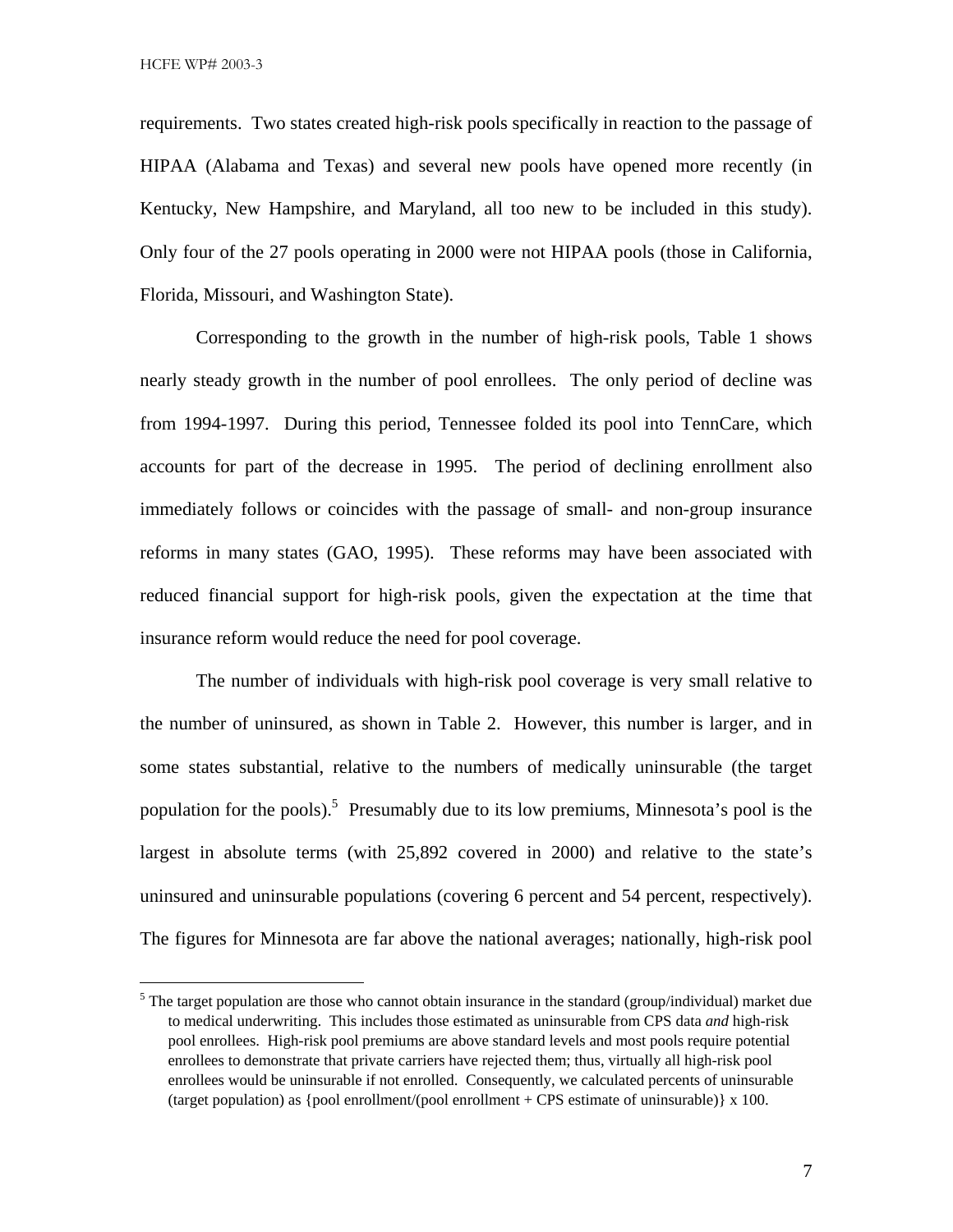enrollment is 0.5 percent of the total uninsured population and 8 percent of the uninsurable population.

#### *Barriers to enrollment*

Of all the possible barriers to high-risk pool enrollment, two stand out as the most significant: enrollment caps or freezes and high premiums. 6 California has an enrollment cap and only sells as many policies as it can finance with revenue from a tobacco tax (17,343 in 2000). There is a waiting list of about 4,000 individuals, each expected to wait about a year before being permitted to enroll in California's pool. Florida has an enrollment freeze. In a political settlement with the insurance industry (which protested the size of assessments for pool subsidy funding), Florida's pool has been closed to new enrollment since 1990 and enrollment has declined from a high of 7,500 in that year to 709 in 2000. A pool that features enrollment caps or freezes on HIPAA eligible individuals does not comply with HIPAA regulations, so the pools in Florida and California are not HIPAA pools and could not be unless changes were made to enrollment policy. Note, however, that to comply with HIPAA, a state cannot impose a cap on HIPAA eligibles but may impose one on enrollees eligible for other reasons (e.g., Louisiana and Illinois).

The most pervasive barrier to enrollment is affordability. In all states, high-risk pool premiums, while subsidized, are above standard rates. Only a small number of states offer additional subsidies for low-income individuals (Wisconsin, Connecticut, New Mexico, Oregon, Colorado). Consequently, for most people and in most states,

 <sup>6</sup>  $6$  Benefits also affect desirability of the product. However, due to inconsistent reporting of benefits across states and years, we were unable to analyze the relationship between benefits and enrollment.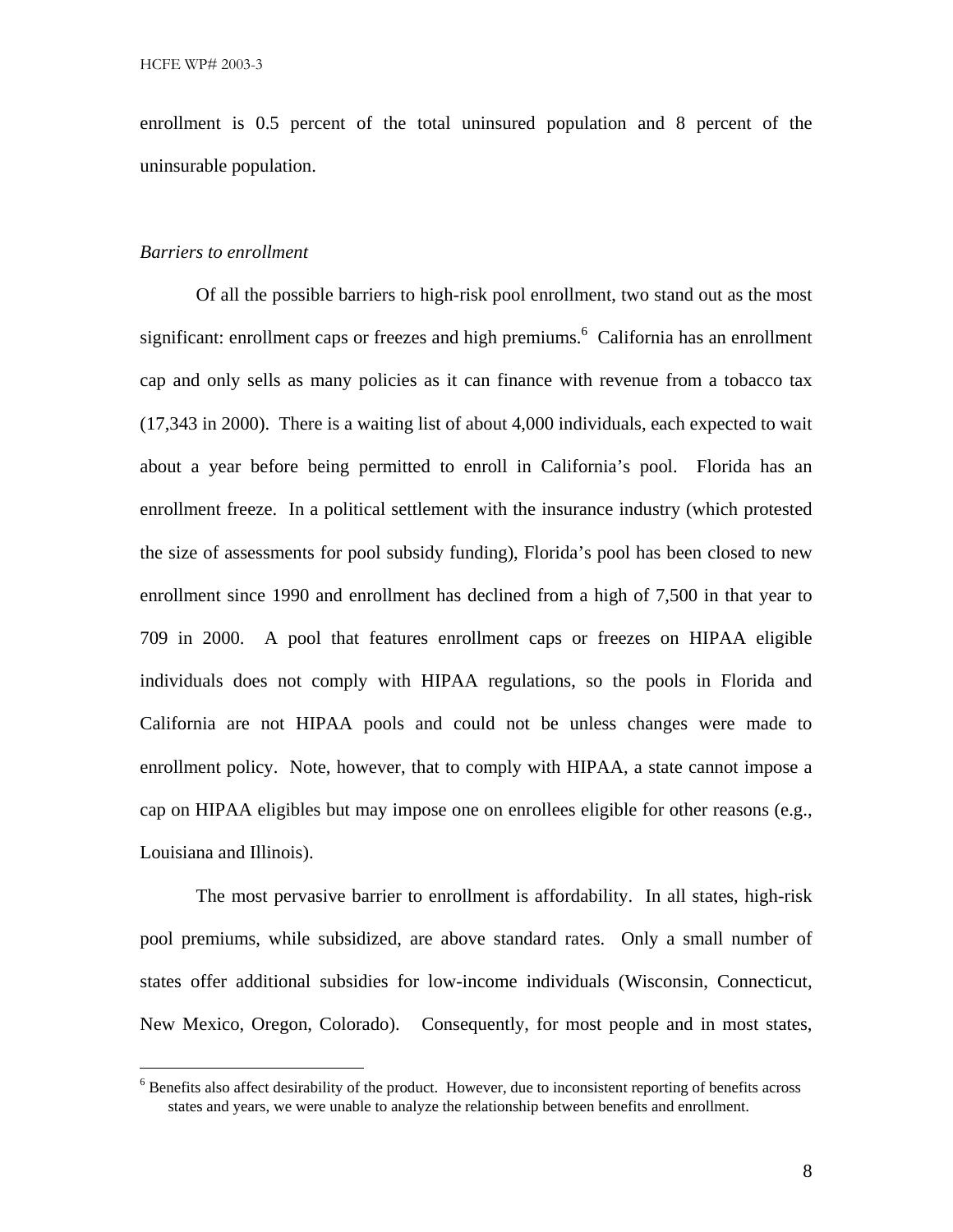high-risk pool premiums are above the already high non-group market rates, rendering high-risk pool coverage unaffordable for many who cannot obtain coverage in any other way.

To provide a sense of the financial burden imposed by pool premiums, Table 3 lists the percents of all individuals, the uninsured, and the uninsurable, for whom the pool premium<sup>7</sup> is greater than 25 percent and for whom it is less than 10 percent of family income. Although there is no standard of affordability, the 25 percent and 10 percent thresholds are intended to serve as rough guides. Table 3 shows, for example, that nationally, high-risk pool premiums are above 25 percent of family income (i.e., are unaffordable) for 10 percent of all individuals, 18 percent of the uninsured, and 29 percent of the uninsurable. By these standards, almost a third of the uninsurable are unable to afford high-risk pool coverage, although there are large variations by state with Minnesota's premiums being the most affordable to its population and Kansas' among the least. Note that only 22 of the 27 high-risk pool states are listed in Table 3 because premium data were not available for five states (Connecticut, Florida, Indiana, Louisiana, and Nebraska).

#### SIMULATING THE IMPLICATIONS OF LOWER PREMIUMS

Given that affordability is a significant barrier to enrollment, it seems likely that lowering premiums would raise enrollment. To evaluate how much enrollment could

<sup>-&</sup>lt;br>7  $<sup>7</sup>$  For consistency, we used a single, standard premium (that for a 35 year old, non-smoking male at the</sup> lowest deductible and with no optional features).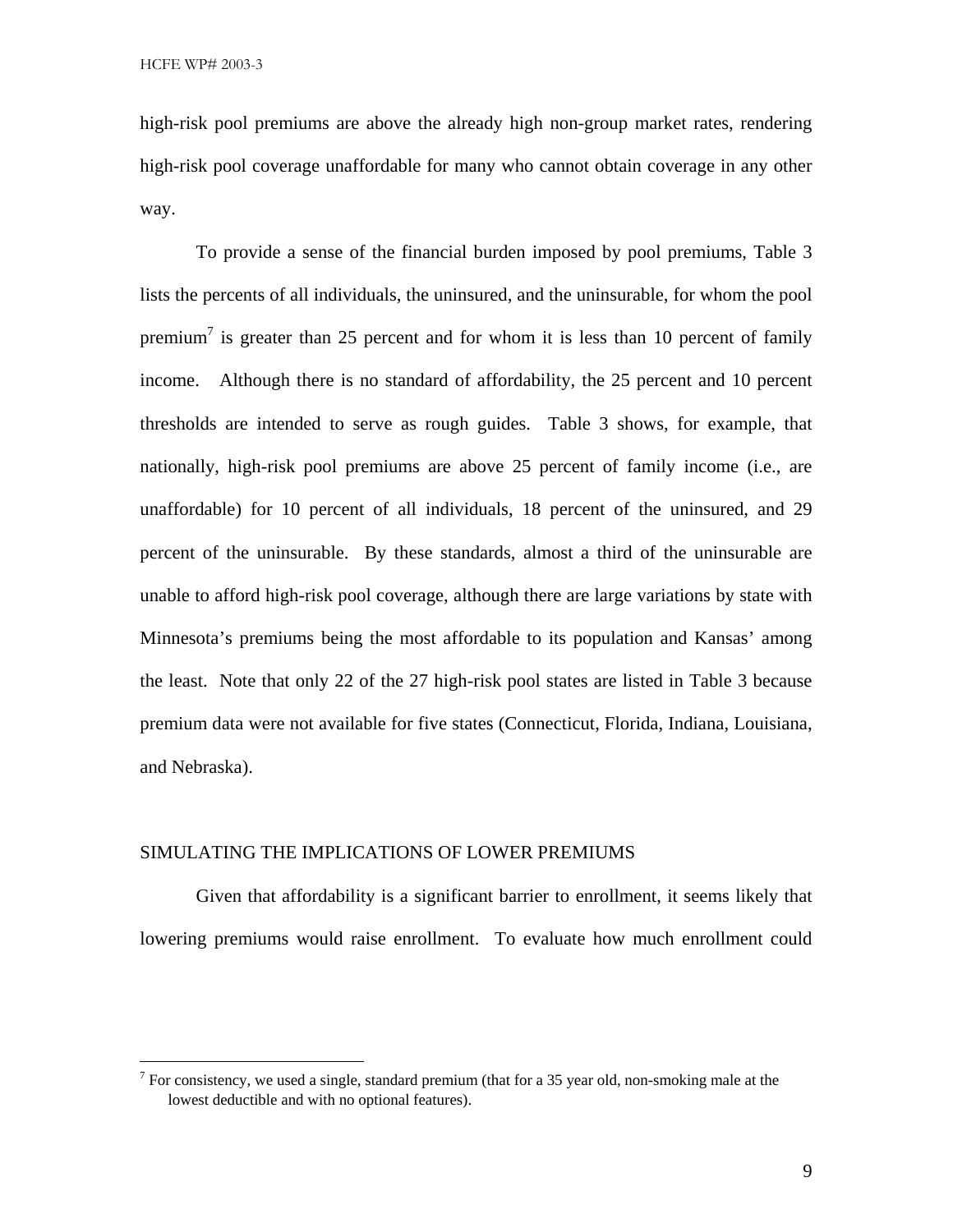grow if premiums were reduced, we conducted a simulation of the impact of lowering all premiums to the level seen in the most generous states.<sup>8</sup>

To conduct the simulation, we first estimated the elasticity of enrollment with respect to premiums using regression methods. The log of enrollment was modeled as a function of the log of high-risk pool premium, the level of benefits, the size and income of the state's uninsured population, and the year. The unit of observation was the state/year. Note that we use measures of the *uninsured* population as opposed to the *uninsurable* population because the former is clearly identifiable in the CPS data while the latter is less so due to previously discussed limitations of CPS data.

We began with the specification

log(enrollment<sub>*s,t*</sub>) = 
$$
\alpha + \beta_1 \log(\text{premium}_{s,t}) + \beta_2 \text{lowest deductible}_{s,t}
$$
  
+ $\beta_3$ multiple deductibles<sub>*s,t*</sub> + $\beta_4 \log(\text{uninsured population}_{s,t})$   
+ $\beta_5 \log(\text{per capita income of uninsured}_{s,t})$   
+ $\beta_6 \text{year}_t + \varepsilon_{s,t}$ 

where the subscript *s* indicates state, the subscript *t* indicates year and all the variables are as defined in Table  $4.9$  Because the actual high-risk pool premium was not available for enough states and years to permit the estimation of equation (1), we used a proxy defined as

 <sup>8</sup>  ${}^{8}$  Four states (California, Minnesota, New Mexico, and Oregon) set their premiums at 125 percent of the market rate. This is the standard used for the simulation. One state, Colorado, sets premiums at 118 percent of the market rate. States conduct market surveys to determine the market rate but we do not have access to these market surveys.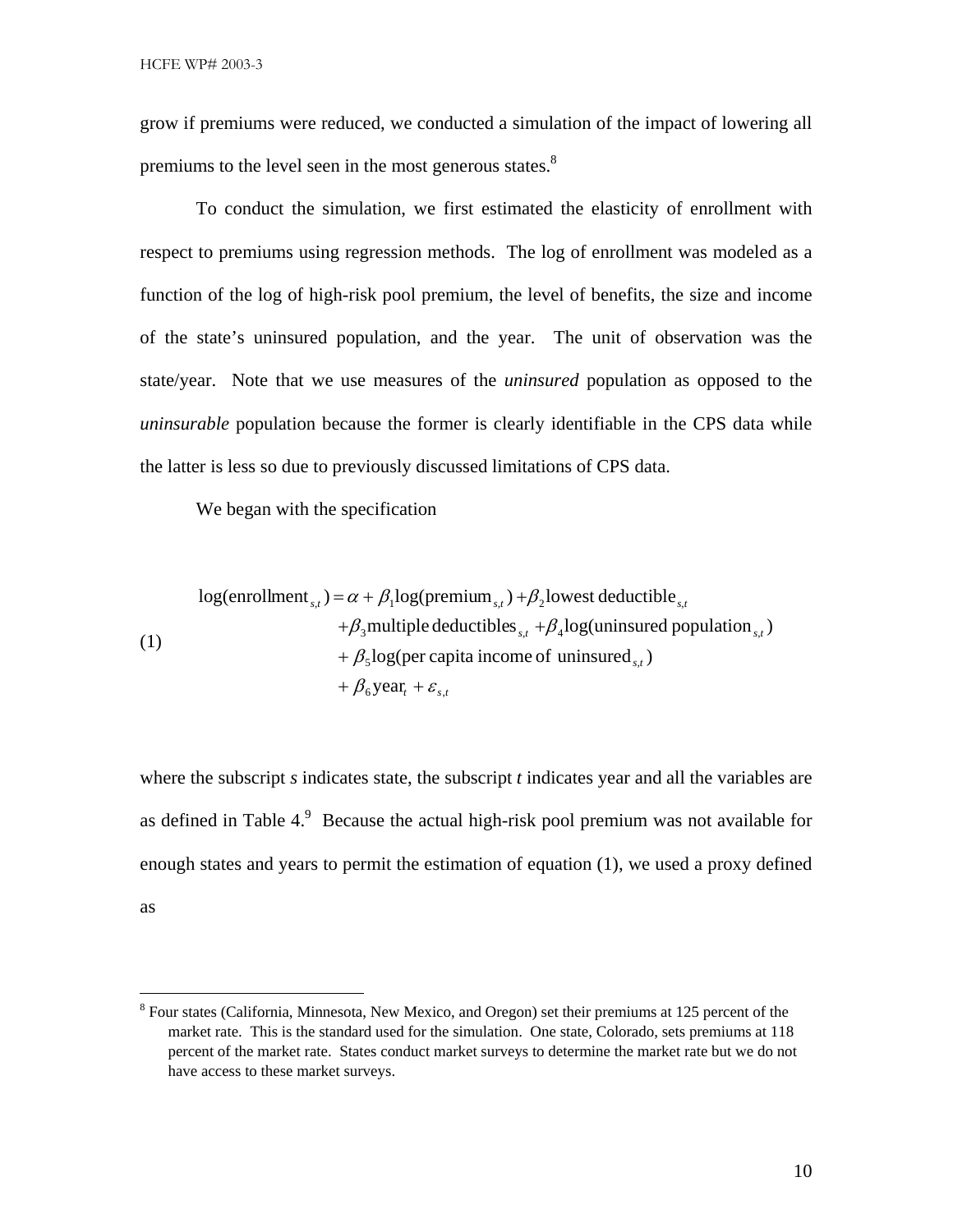(2) proxy premium*s,t* = (pct. of market premium*s,t*) x (per capita Medicare expenditure*s,t*)

where per capita Medicare expenditure serves as a proxy for state-to-state/year-to-year variation in the actual market premium. The percent of market premium variable was established through interviews with state high-risk pool administrators and is often, but not always, set at the statutory maximum. In cases where administrators could not supply the percent of market premium, we used the statutory maximum.

One problem with this specification is that plan administrators might adjust premium levels in reaction to unexpected enrollment changes. In particular, if enrollment is higher than budgeted, plan administrators might raise premiums in an effort to keep enrollment and losses in line with legislative expectations. Thus, to the extent that enrollment changes might cause premium changes, the premium variable in equation (1) is endogenous. To address this endogeneity, we estimate equation (1) by instrumental variables using lagged values of the log of proxy premium, the percent of market premium, and per capita Medicare expenditure as instruments for the log of proxy premium.

Table 5 provides the estimated coefficients for (1) using the proxy premium of (2) and instrumental variables as described. Our estimate of elasticity of enrollment with respect to premium for this specification is -1.9, which is the value used in the simulation described below. A variety of other specifications were studied and comparable results were obtained.

<sup>-&</sup>lt;br>9 <sup>9</sup> Three states are excluded when estimating coefficients: California (because enrollment is capped), Florida (because the pool is closed), and Texas (because it is not in equilibrium).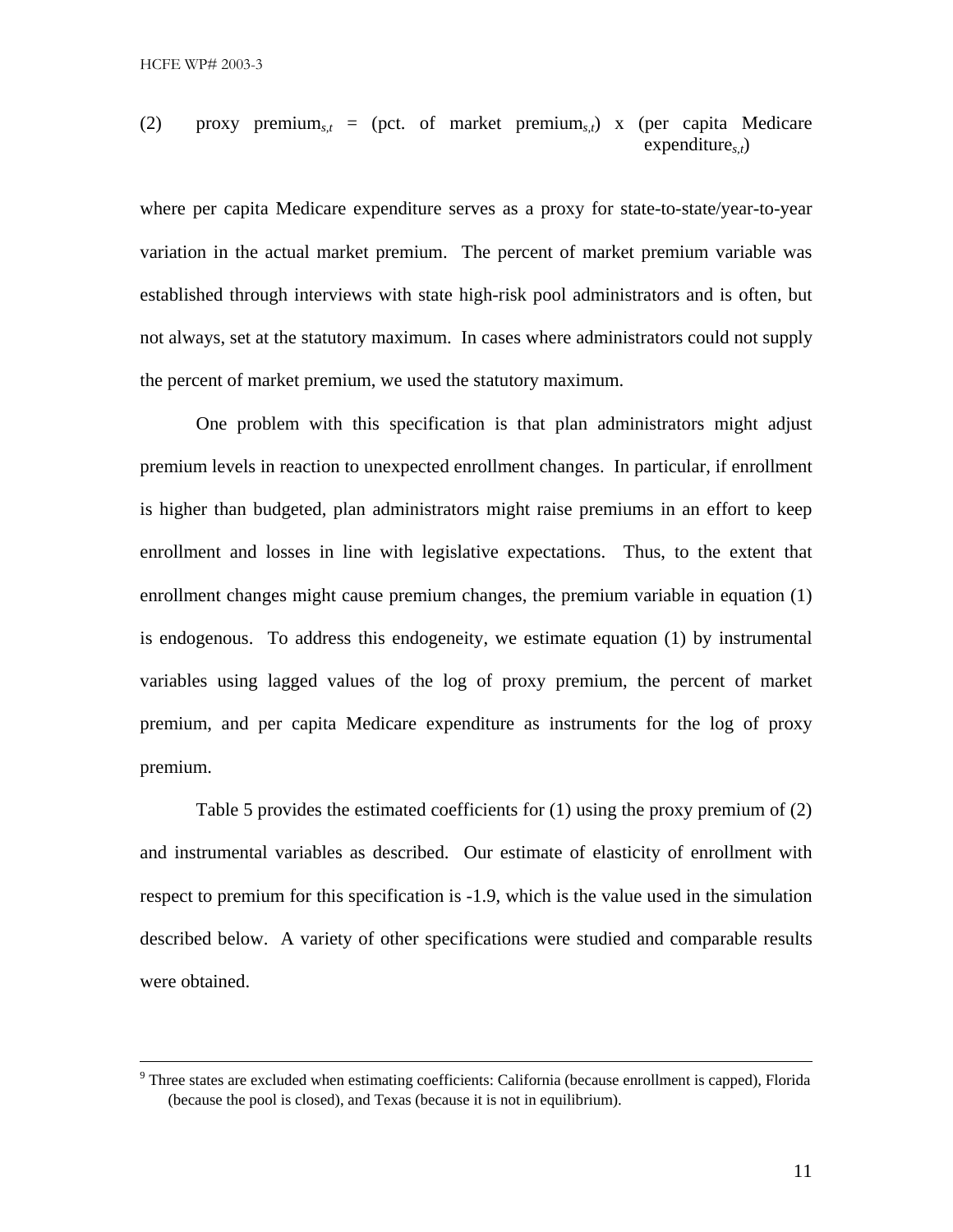Other researchers have also consistently found that individual insurance purchase responds to price, although magnitudes vary according to the population studied and the source of price variation (Chernew, Frick, and McLaughlin, 1997; Gruber and Poterba, 1994; Ku and Coughlin, 2000; Marquis and Long, 1995; and Stearns and Mroz, 1996). In general, our elasticity is larger in magnitude as compared to those in the literature, which are typically below one in absolute value. However, the market for high-risk pools is unique in that potential enrollees are known to have higher expected health care utilization than the general public as well as being older, having lower incomes, and being less likely to be working. Moreover, high-risk pool enrollees typically pay the entire premium, in contrast to individuals with employer-based group insurance. So, it is reasonable to expect an elasticity larger in magnitude. In a study of disenrollment from eight states' high-risk pools, Stearns and Mroz (1996) observe that several-fold increases in disenrollment rates occurred at the time of selected premium increases, though the degree of response varied across states. There results are consistent with an elasticity the magnitude of the one we estimate.

As Table 6 shows, our preferred elasticity estimate of -1.9 implies that if premiums were set to no higher than 125 percent of market rate, enrollment would grow by 33 percent, nationally, reaching 11 percent of the uninsurable (up from 8 percent in 2000—see Table 2). Enrollment growth varies by state, depending on how far current pool premiums are from 125 percent of market rate.

Using premium, claims, and assessment funding figures from CFA, we can calculate a simple approximation of the cost of subsidizing all premiums to 125 percent of market rates. The cost has two components, increased subsidies and increased claims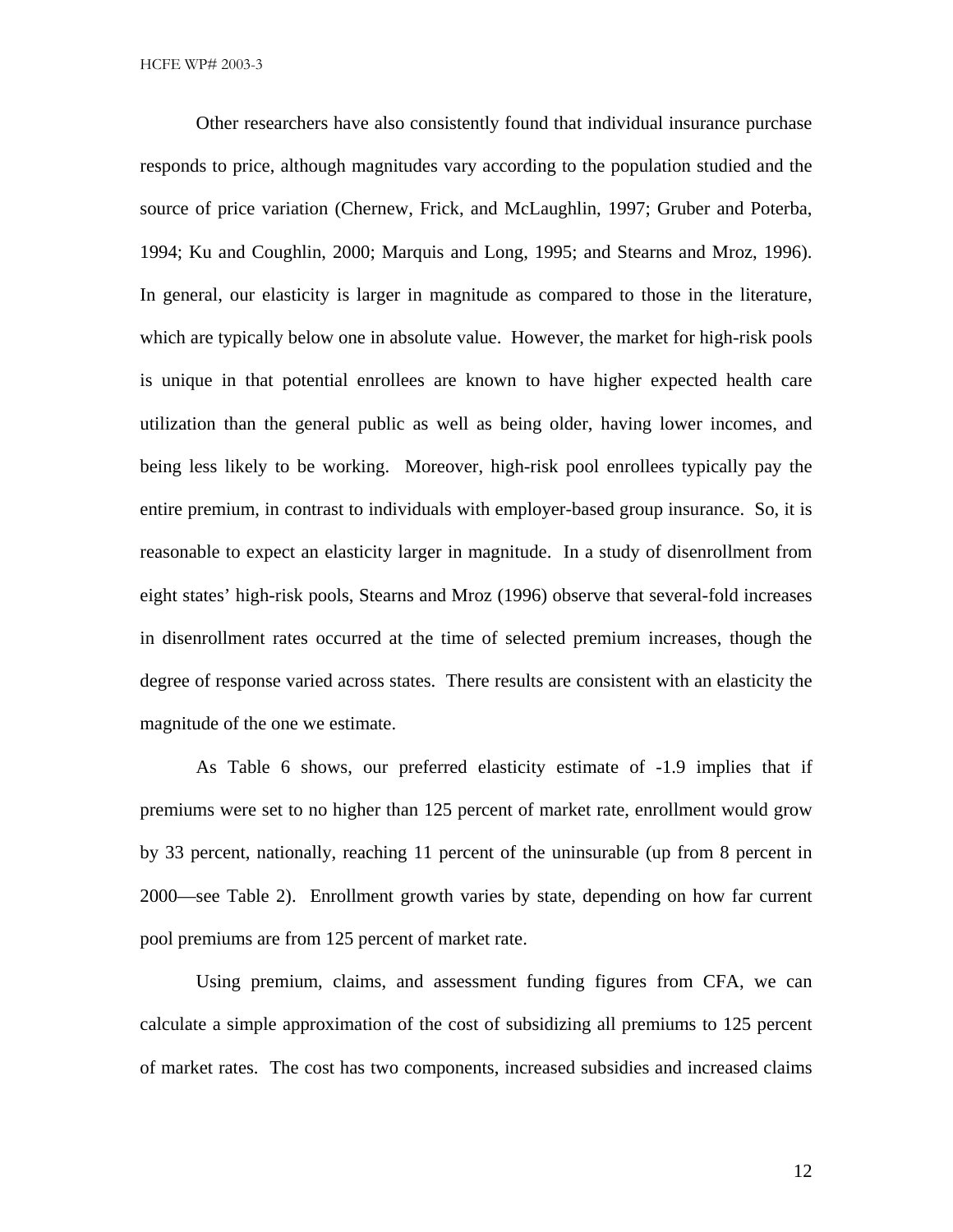volume due to higher enrollment. First, the per enrollee average additional premium subsidization is computed in each state as the difference between the current average premium and the new, lower average premium. Second, the per enrollee average annual claim figure is computed for each state. Multiplying these two figures by the total number of enrollees provides the total amount of financing required. From this total, the amount already provided by the state or from premium dollars is subtracted.<sup>10</sup> What remains is the annual cost of reducing premiums to 125 percent of market.<sup>11</sup>

An order of magnitude estimate of the annual additional cost of reducing premiums to 125 percent of market rate is about \$105 million nationally, or about \$2,800 per new enrollee per year. This figure assumes no change in the level of assessment funding currently provided in each state and does not include administrative costs. We acknowledge that a major challenge facing any policy maker wishing to finance high-risk pool expansion is how to do it without displacing current funding (a variant of the crowdout problem<sup>12</sup>); however, our purpose here is only to develop a first approximation of what might be possible, postponing such implementation issues.

One additional lesson emerges from this simulation. As Table 6 indicates, even when premiums are fixed at approximately the same level relative to the market, states differ dramatically with respect to the proportion of the uninsurable that would be

<sup>&</sup>lt;sup>10</sup> Decomposing total cost into components algebraically, one finds that there is one more term subtracted to arrive that the final cost estimate: the change in the number of enrollees times the original, higher premium

 $11$  This method does not attempt to be precise about the level of subsidy spending in each state for two reasons. First, subsidy spending (including assessments, general revenue, and other sources) does not track claims on an annual basis—under-financed losses in one year are frequently offset by additional revenues in following years. Second, subsidy spending may occur in forms not easily accounted for, for example, in the form of low-income premium subsidies paid from general revenue.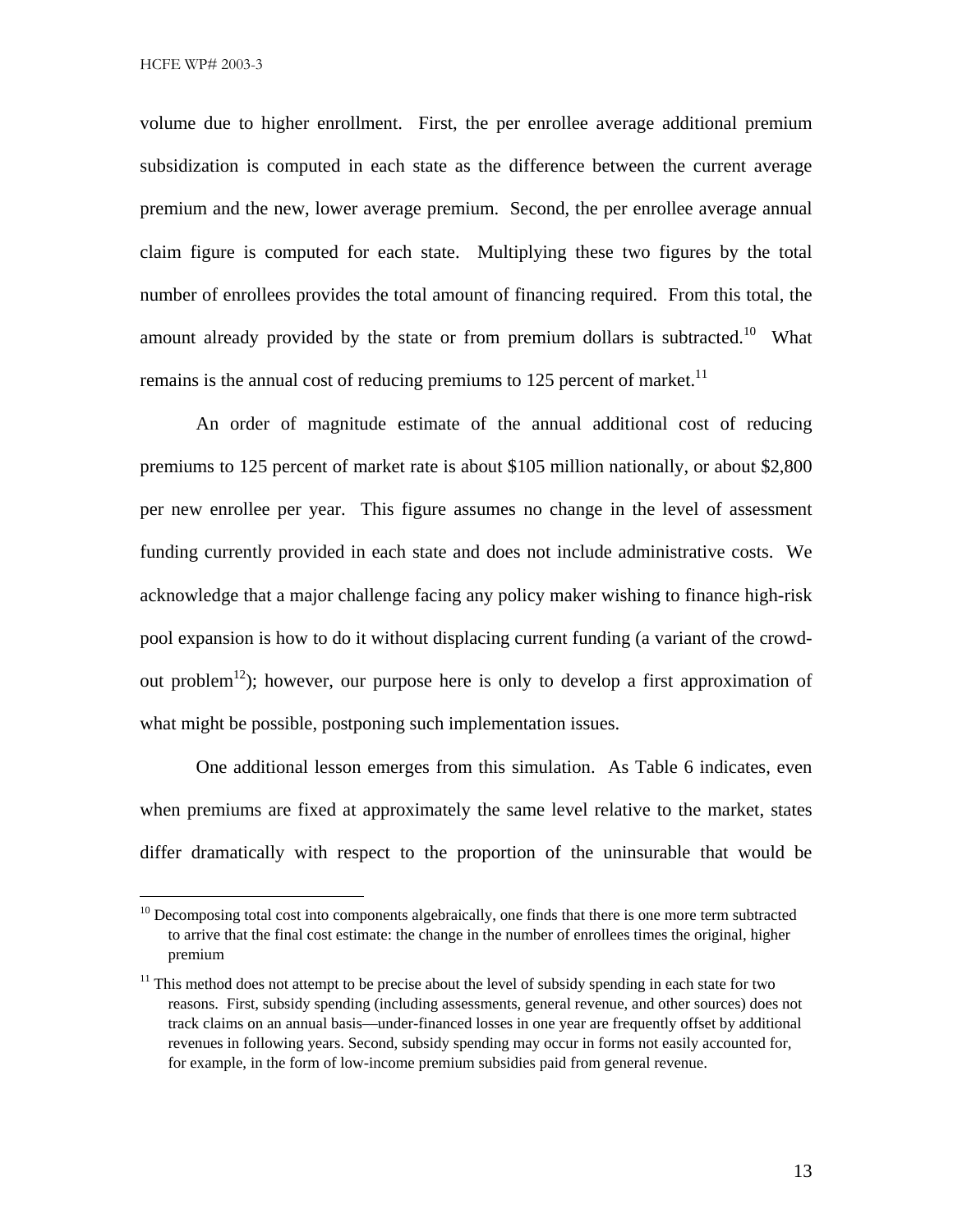covered. Six states are projected to cover between 20 and 55 percent, eight states are between 10 and 19 percent, and the remaining states are in the low, single digits. These results underscore the fact that considerations other than premium levels have substantial effects on enrollment. Some of these factors could be circumstantial, such as the relative availability of charity care, and some could reflect characteristics of the high-risk pools, such as the extent of marketing and the attractiveness of benefits.

Although this simulation was intended only as a rough approximation, several cautions still apply. First, the proxy premium used in our preferred specification implicitly assumes that per capita Medicare spending is closely correlated with market rates for individual insurance policies. We acknowledge that this assumption is impossible to verify; nevertheless, some support can be drawn from the fact that elasticity estimates were similar across specifications using actual premiums and proxy premiums. Second, we acknowledge that benefits influence enrollment but we were only able to include a few covariates to control for differences in benefits due to limitations of sample size and inconsistent reporting of benefits across states and years. The fact that specifications including state fixed effects produced similar elasticity estimates partially mitigates this concern, provided the most important differences in benefits between states were stable through time. Finally, our definition of uninsurable is by necessity somewhat arbitrary. It is likely that a different definition would produce different results, particularly if the chosen definition included substantially more individuals.

 $12$  The term "crowd out" is typically applied to situations where expanded public services (e.g., Medicaid) cause privately financed services to be reduced (see Gruber, 2000).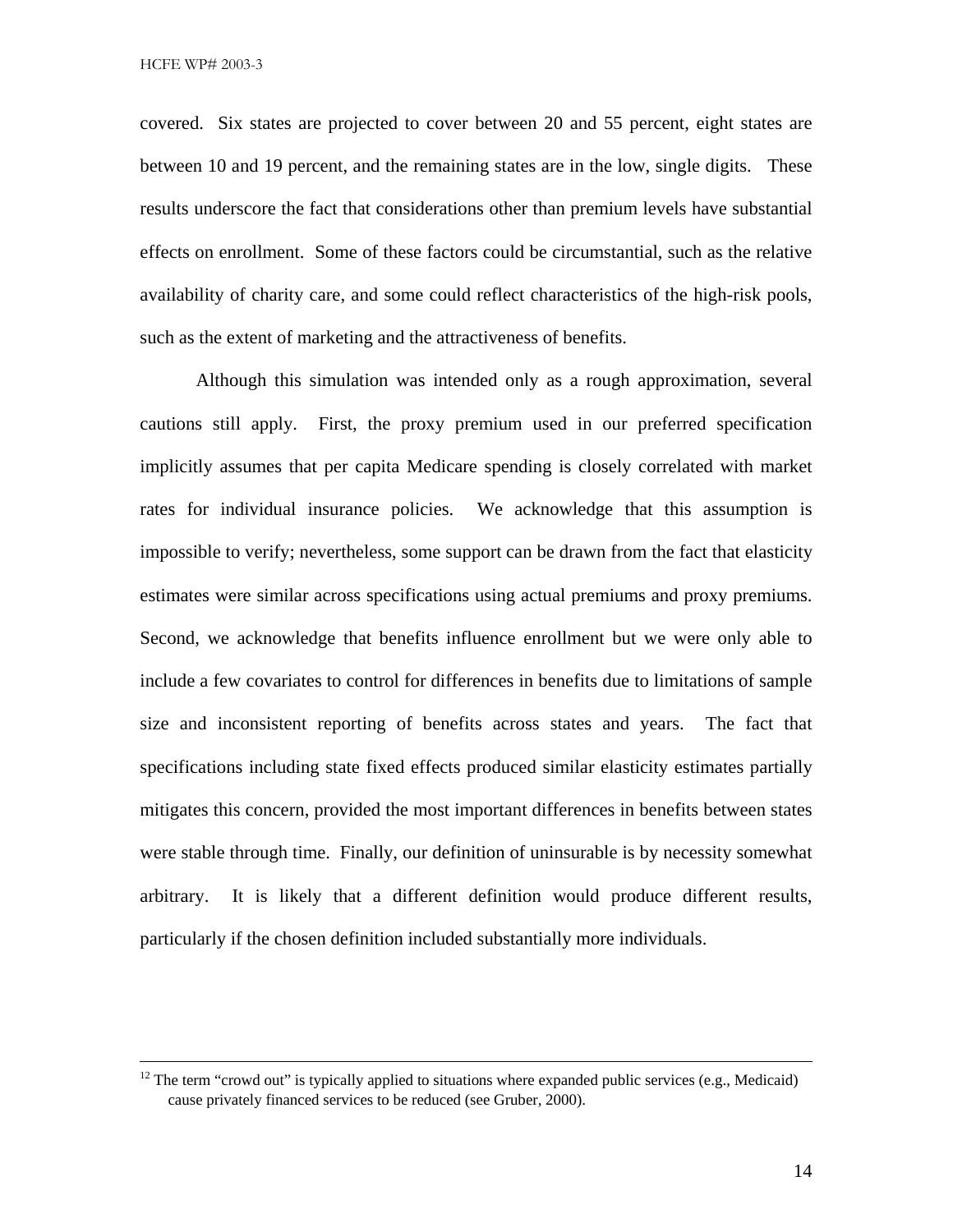#### POLICY DISCUSSION

Other than encouraging the establishment of high-risk pools, the influence of federal regulation on access to those pools has been modest to date. Of the two chief barriers to access, enrollment caps or freezes and affordability, HIPAA only addresses the first one, establishing that a high-risk pool must not impose restrictions on the number of HIPAA eligible enrollees in order to be an acceptable portability mechanism (25 of the 27 high-risk pools in operation in 2000 satisfy this criterion, though only 23 are HIPAA pools).

Most states do not provide additional premium subsidization for low-income pool applicants. Therefore, for much of the high-risk target population (the medically uninsurable) high-risk pool coverage is unaffordable. Federal regulation regarding the degree of affordability of high-risk pools could encourage additional enrollment and lead to an increase in coverage for the uninsurable population.

Of course, the benefits of lower premiums come at a cost. For about \$105 million in additional premium subsidization, high-risk pool enrollment could be expected to grow by about 33 percent and increase coverage of the uninsurable population from 8 percent to 11 percent. While this increase may be modest, this is a population most in need of coverage and likely to rely on substantial amounts of high-cost emergency care if uninsured.

The fact that substantial projected enrollment variation remains among states after adjusting for premium differences suggests that significant enrollment growth could be encouraged even without additional premium subsidies. In the course of their regular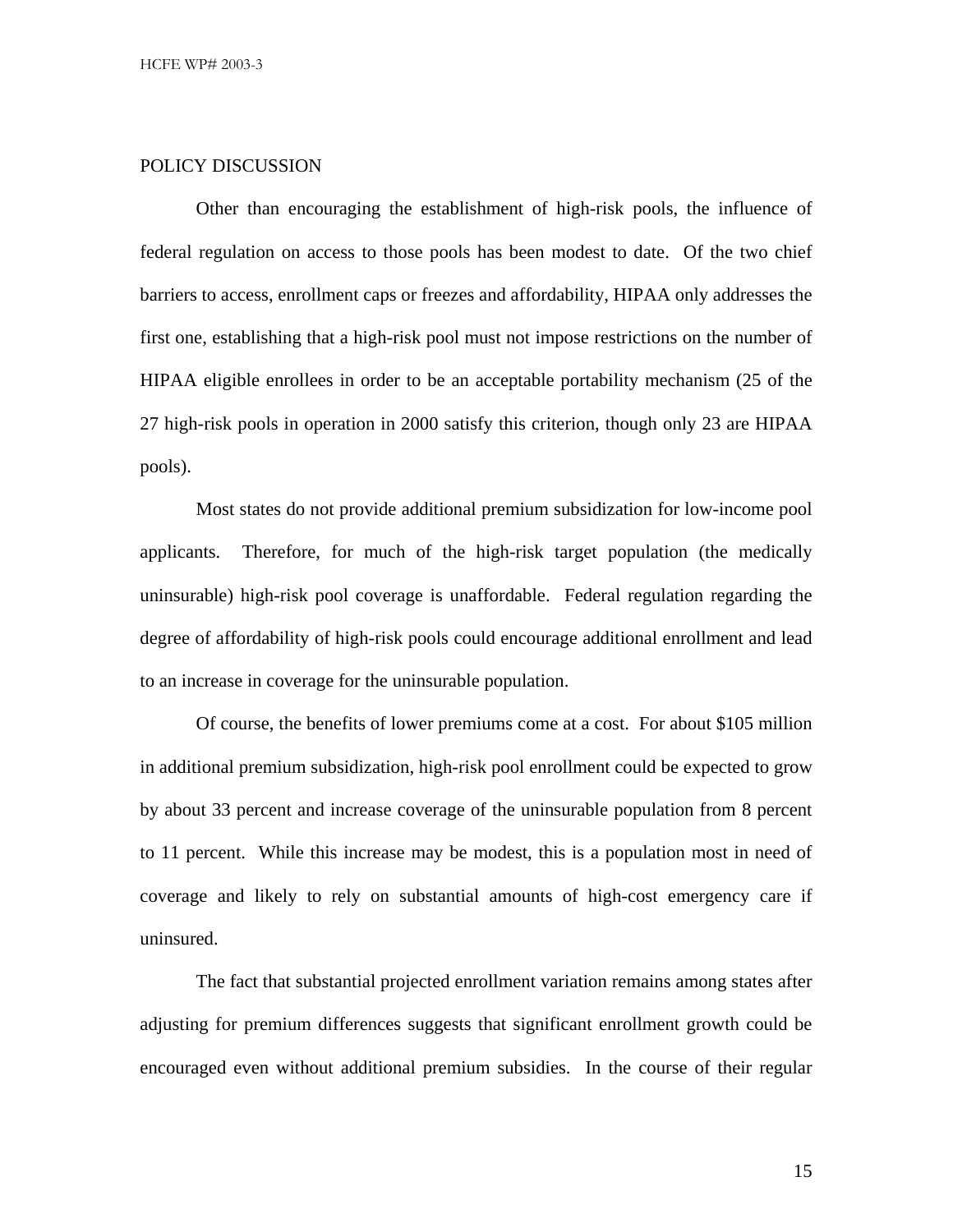reviews of state alternative mechanisms under HIPAA, it would be reasonable for regulators to focus their attention on the operations of pools with relatively low enrollment, controlling for premium. In addition to improving understanding of the factors that explain enrollment variations, it is possible that such a ranking by itself would serve as an effective incentive for state policymakers and pool administrators to seek to minimize barriers to access.

For the purposes of this discussion, we have sidestepped several challenging issues associated with an increase in the federal role. Federal regulation involves questions of federal versus state authority, funding for the federal activity, information requirements for monitoring, among other things. Moreover, to be effective regulators must have strategies to prevent unintended consequences such as the use of federal money to underwrite current costs, rather than expand coverage. Thus, the results of this paper should be interpreted as an example of what is possible under ideal circumstances in which these other issues are resolved.

Given the prevailing fiscal climate and the political challenge of simply maintaining the current level of high-risk pool funding, additional funding is unlikely to come from state sources. Federal action, therefore, appears to be the most feasible instrument of expansion in the near future. This study shows that, building on the foundation established by HIPAA, the combination of new federal funding and federal affordability and enrollment guidelines could significantly expand access to health insurance for those currently unable to acquire it.

#### ACKNOWLEDGEMENTS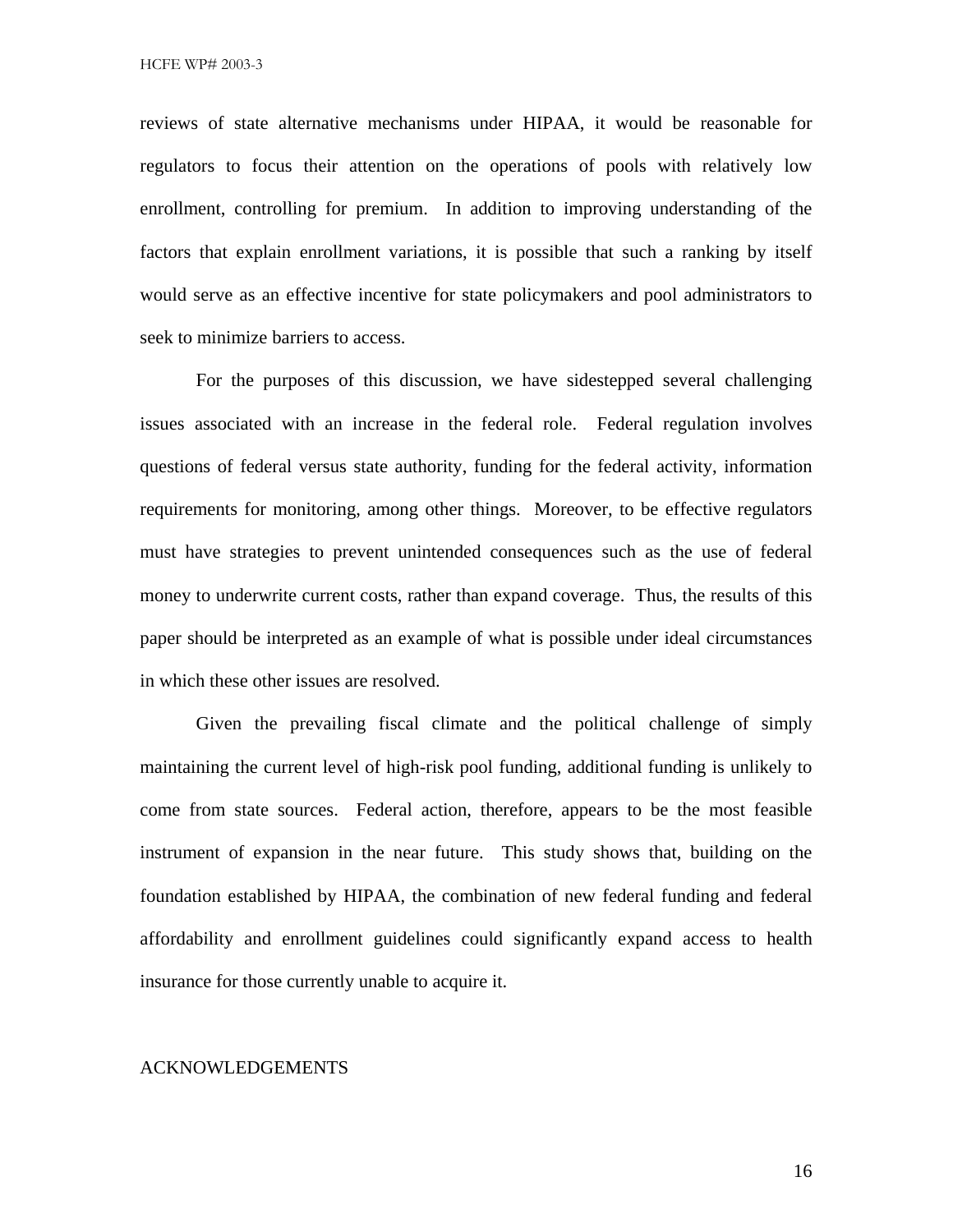The authors wish to thank Jim Fuller of CMS for his consistent support for this project. We also wish to thank Sally Stearns, Robert Coulam, and seminar participants at the Academy for Health Services Research and Health Policy and the HIPAA 2001 State-Federal Conference for comments on earlier versions of this research. Finally, we wish to express our appreciation to the members of the National Association of State Comprehensive Health Insurance Plans (NASCHIP) for their availability and willingness to help us understand the many nuances of their organizations.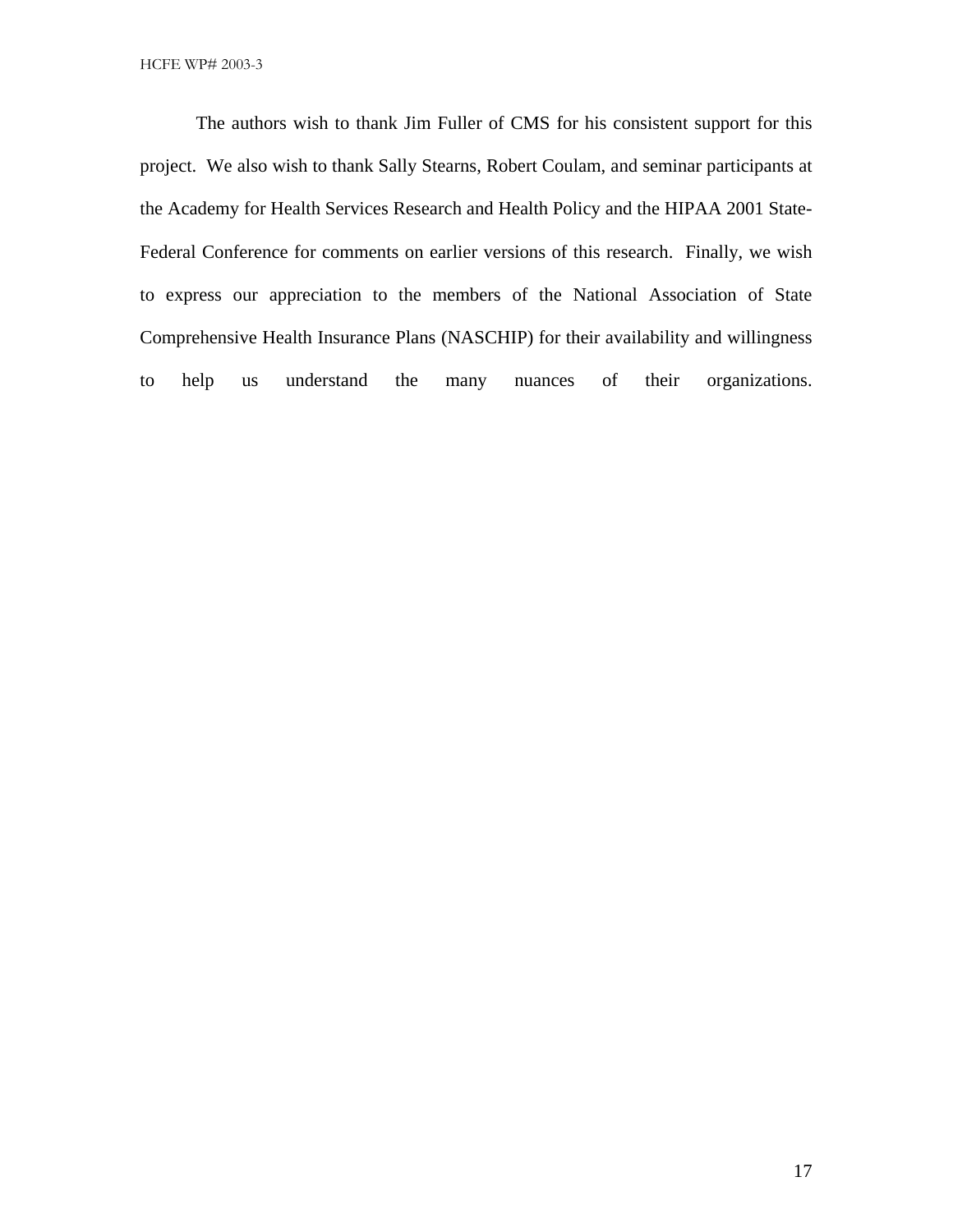#### REFERENCES

Chernew, Michael, Devin Frick, and Catherine G. McLaughlin, "The Demand for Health Insurance Coverage by Low-Income Workers: Can Reduced Premiums Achieve Full Coverage?" *Health Services Research*, 32:4, October 1997.

Communicating for Agriculture, Inc., Comprehensive Health Insurance for High-Risk Individuals, 9th-15th editions, Fergus Falls, MN, 1995-2001/2002.

Covering the Uninsured, "Two Million Americans Lost Their Health Insurance in 2001; Largest One-Year Increase in Nearly a Decade," Press release prepared by Families USA for a Robert Wood Johnson Foundation-sponsored partnership, Covering the Uninsured, February 12, 2002.

Families USA Media Center, "New Unemployment Number Indicates Over 529,000 Laid-Off Workers Lost Health Coverage from September through November," December 7, 2001.

United States General Accounting Office, "Health Insurance Regulation: Variation in Recent State Small Employer Health Insurance Reforms," Fact Sheet for the Chairman, Subcommittee on Employer-Employee Relations, Committee on Economic and Educational Opportunities, House of Representatives, June 1995.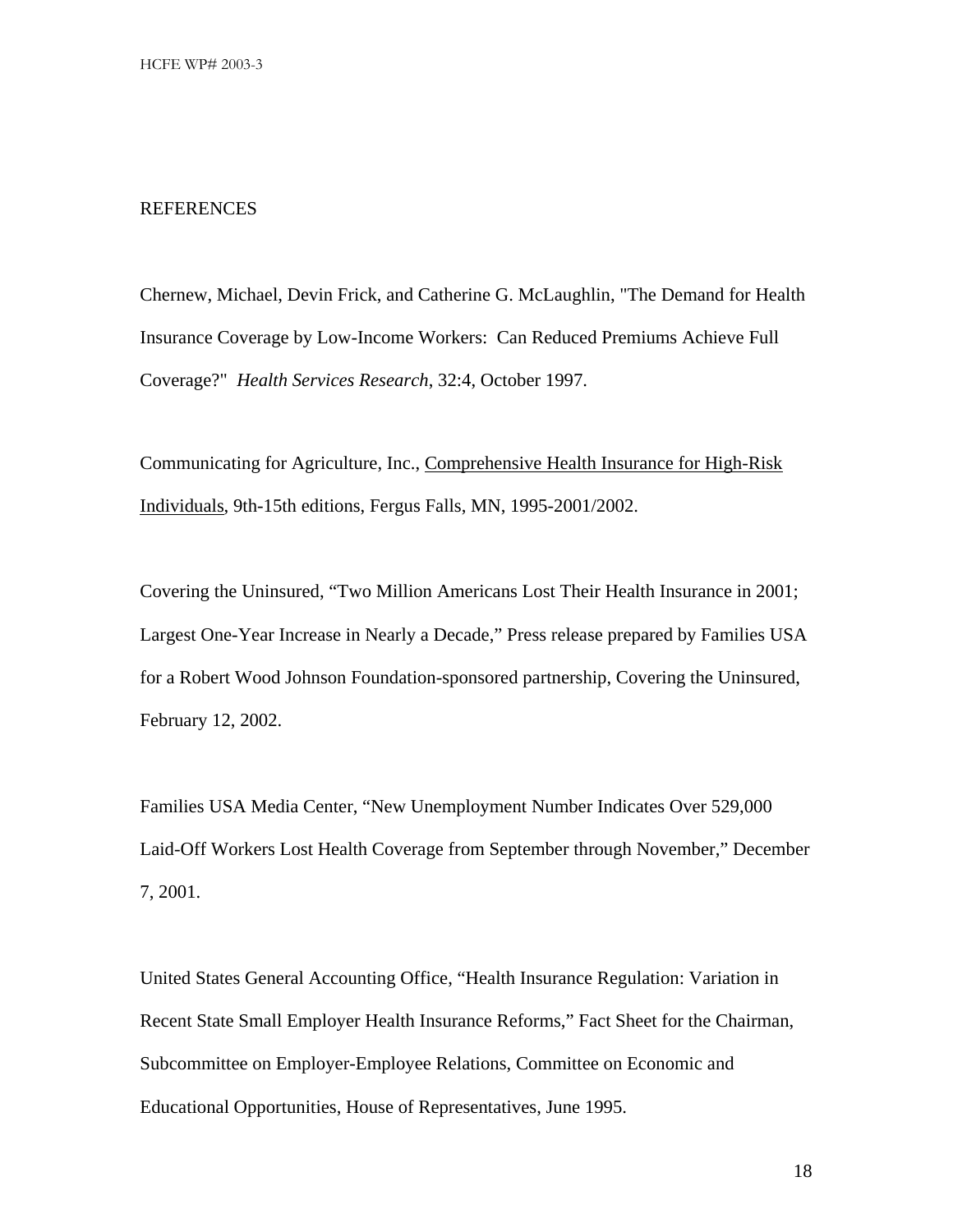Gruber, Jonathan and James Poterba, "Tax Incentives and the Decision to Purchase Health Insurance: Evidence from the Self-Employed, *The Quarterly Journal of Economics*, 109:3, August 1994.

Gruber, Jonathan, "Health Insurance and the Labor Market," in A.J. Culyer, and J.P. Newhouse, eds. *Handbook of Health Economics Vol. 1A*, Amsterdam: Elsevier Science, 2000

Hunt, S., "Individual Health Insurance Options for California," study by Pricewaterhouse Coopers for the California Managed Risk Medical Insurance Board, September 2000.

Ku, Leighton, and Teresa Coughlin, "Sliding Scale Premium Health Insurance Programs: Four States Experience", *Inquiry*, 36:4, Winter 1999-2000.

Marquis, Susan, and Steven Long, "Worker Demand for Health Insurance in the Non-Group Market," *Journal of Health Economics*, 14:1, 1995.

Mills, R. and S. Bhandari, "Health Insurance Coverage in the United States: 2002," U.S. Census Bureau Current Population Reports, P60-223, September 2003.

Simon, S., "Medicaid Ax Is Falling as Recession Saps States," *Los Angeles Times,* March 5, 2002.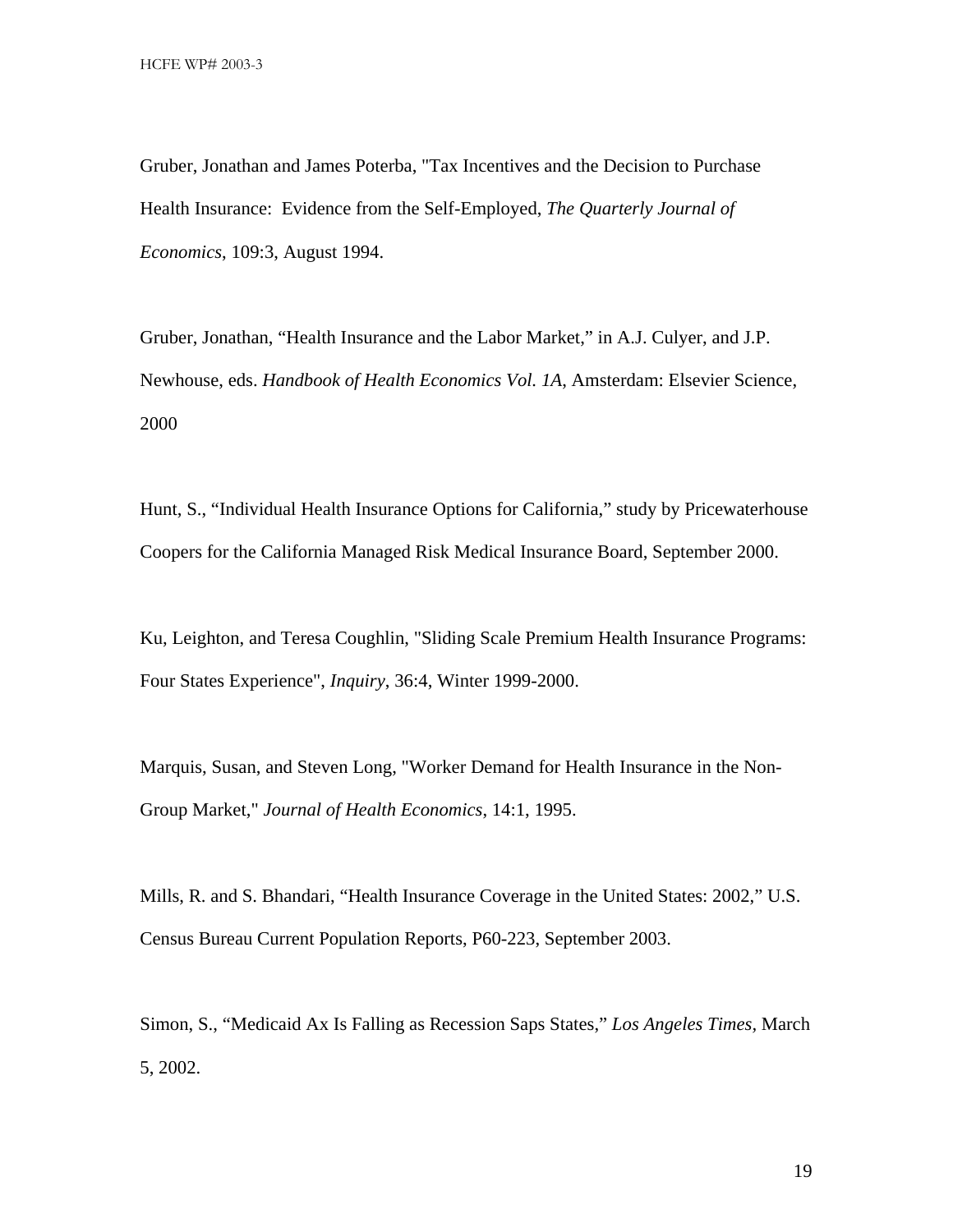Sloane, T., "Medicaid Mahem; State Budget Shortfalls Will Leave Beneficiaries, Providers in Lurch," *Modern Healthcare*, July 7, 2003.

Stearns, Sally C., and Thomas A. Mroz, "Premium Increases and Disenrollment from State Risk Pools," *Inquiry*, 32, Winter 1995/96.

U.S. Bureau of the Census, "Chances of Having Health Insurance Increase, Reversing 12- Year Trend, Census Bureau Says," *United States Department of Commerce News,* September 28, 2000.

U.S. Bureau of the Census, "More People Have Health Insurance, Census Bureau Reports," *United States Department of Commerce News*, September 28, 2001.

U.S. Bureau of the Census, Statistical Abstract of the United States, 1995-2001 editions.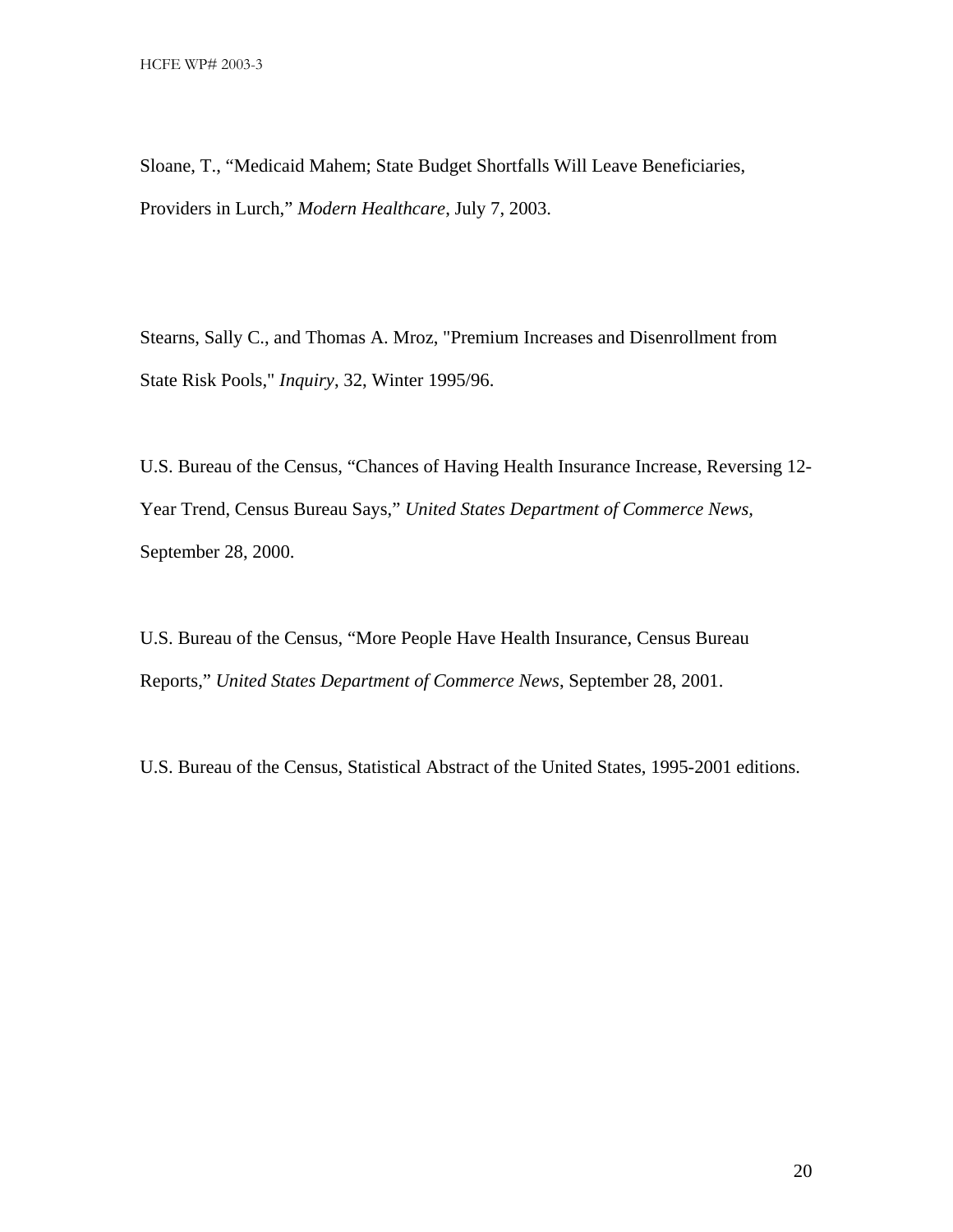| Year | Number   | Number of    | Total     |
|------|----------|--------------|-----------|
|      | of Pools | <b>HIPAA</b> | Number of |
|      |          | Pools        | Enrollees |
| 1981 | 3        | 0            | 6.668     |
| 1982 | 5        | 0            | 9,199     |
| 1983 | 6        | 0            | 15,448    |
| 1984 | 6        | 0            | 19,602    |
| 1985 | 6        | 0            | 21,536    |
| 1986 | 7        | 0            | 21,833    |
| 1987 | 10       | 0            | 24,231    |
| 1988 | 12       | 0            | 33,301    |
| 1989 | 13       | 0            | 53,458    |
| 1990 | 15       | 0            | 68,263    |
| 1991 | 17       | 0            | 77,683    |
| 1992 | 22       | 0            | 96,245    |
| 1993 | 24       | 0            | 101,623   |
| 1994 | 24       | 0            | 95,536    |
| 1995 | 23       | 0            | 90,405    |
| 1996 | 25       | 0            | 86,723    |
| 1997 | 25       | 11           | 86,555    |
| 1998 | 27       | 22           | 92,101    |
| 1999 | 27       | 22           | 104,918   |
| 2000 | 27       | 23           | 115,688   |

#### **Table 1: Number of High-Risk Pools and Number of Enrollees, 1981-2000**

*Sources: Communicating for Agriculture, Inc., "Comprehensive Health Insurance for High-Risk Individuals," (2001/2002).*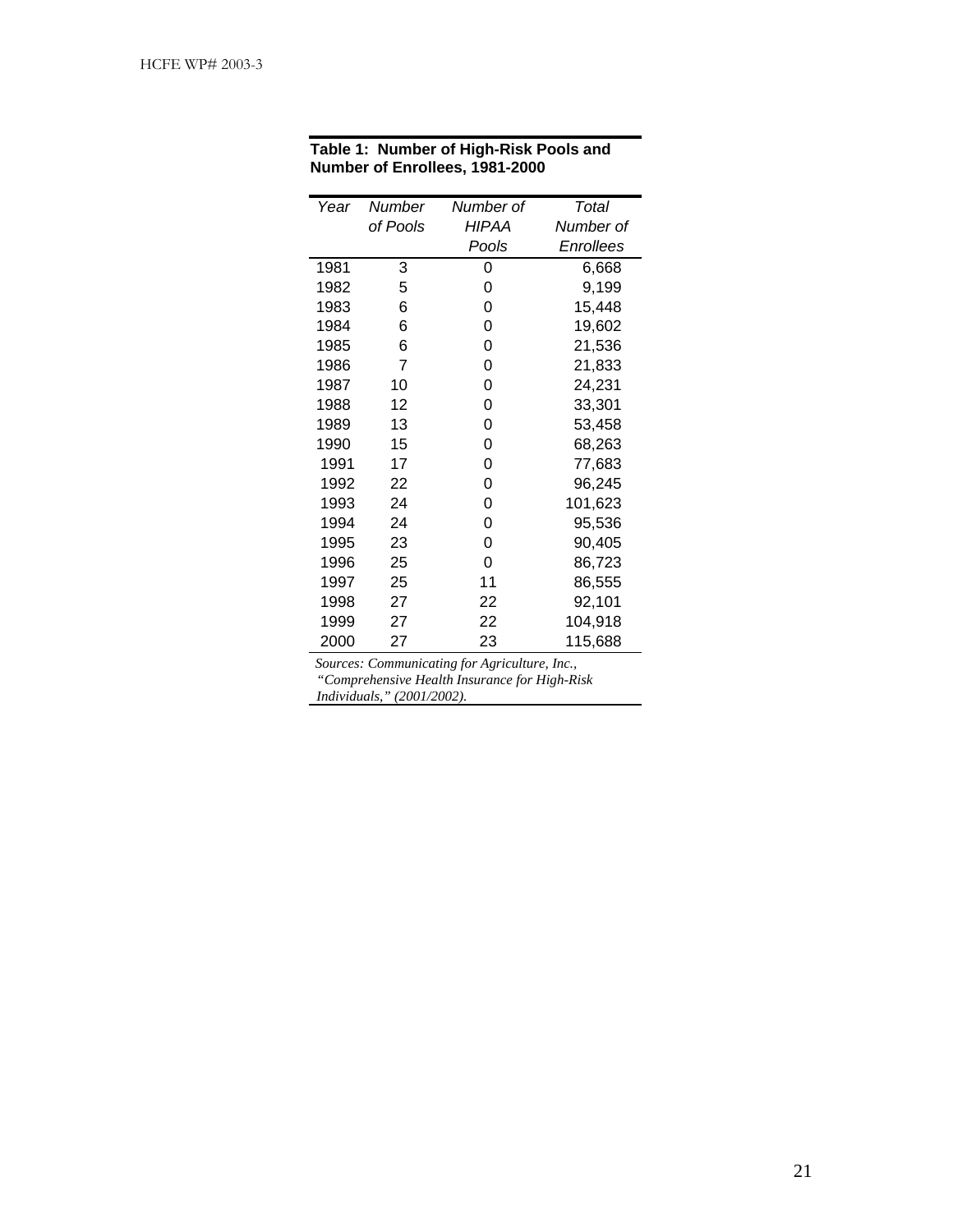|                   | <b>High-Risk Pool Enrollees</b> |                           |                           |  |  |  |
|-------------------|---------------------------------|---------------------------|---------------------------|--|--|--|
| <b>State</b>      | Total                           | <b>Relative to Number</b> | <b>Relative to Number</b> |  |  |  |
|                   |                                 | <b>Uninsured</b>          | Uninsurable               |  |  |  |
| Alabama           | 2,431                           | 0.37%                     | 5%                        |  |  |  |
| Alaska            | 395                             | 0.33%                     | 4%                        |  |  |  |
| Arkansas          | 2,270                           | 0.56%                     | 7%                        |  |  |  |
| California        | 17,343                          | 0.25%                     | 6%                        |  |  |  |
| Colorado          | 1,536                           | 0.25%                     | 5%                        |  |  |  |
| Connecticut       | 1,719                           | 0.51%                     | 8%                        |  |  |  |
| Florida           | 709                             | 0.03%                     | 1%                        |  |  |  |
| Illinois          | 10,120                          | 0.58%                     | 10%                       |  |  |  |
| Indiana           | 6,475                           | 0.89%                     | 11%                       |  |  |  |
| lowa              | 271                             | 0.11%                     | 2%                        |  |  |  |
| Kansas            | 1,283                           | 0.43%                     | 6%                        |  |  |  |
| Louisiana         | 1,088                           | 0.13%                     | 2%                        |  |  |  |
| Minnesota         | 25,892                          | 6.14%                     | 54%                       |  |  |  |
| Mississippi       | 2,231                           | 0.49%                     | 7%                        |  |  |  |
| Missouri          | 889                             | 0.16%                     | 3%                        |  |  |  |
| Montana           | 1,687                           | 0.99%                     | 12%                       |  |  |  |
| Nebraska          | 5,023                           | 3.03%                     | 35%                       |  |  |  |
| <b>New Mexico</b> | 1,063                           | 0.25%                     | 5%                        |  |  |  |
| North Dakota      | 1,307                           | 1.68%                     | 18%                       |  |  |  |
| Oklahoma          | 1,922                           | 0.32%                     | 3%                        |  |  |  |
| Oregon            | 5,833                           | 1.22%                     | 21%                       |  |  |  |
| South Carolina    | 1,451                           | 0.25%                     | 3%                        |  |  |  |
| Texas             | 8,600                           | 0.18%                     | 4%                        |  |  |  |
| Utah              | 1,106                           | 0.37%                     | 5%                        |  |  |  |
| Washington        | 2,333                           | 0.29%                     | 4%                        |  |  |  |
| Wisconsin         | 10,042                          | 1.90%                     | 21%                       |  |  |  |
| Wyoming           | 669                             | 0.87%                     | 11%                       |  |  |  |
| <b>TOTAL</b>      | 115,688                         | 0.45%                     | 8%                        |  |  |  |

#### **Table 2: High-Risk Pool Enrollees by State in Year 2000**

*Sources: Communicating for Agriculture, Inc., "Comprehensive Health Insurance for High-Risk Individuals," (2001/2002), U.S. Census Bureau, Current Population Survey (1999-2001).*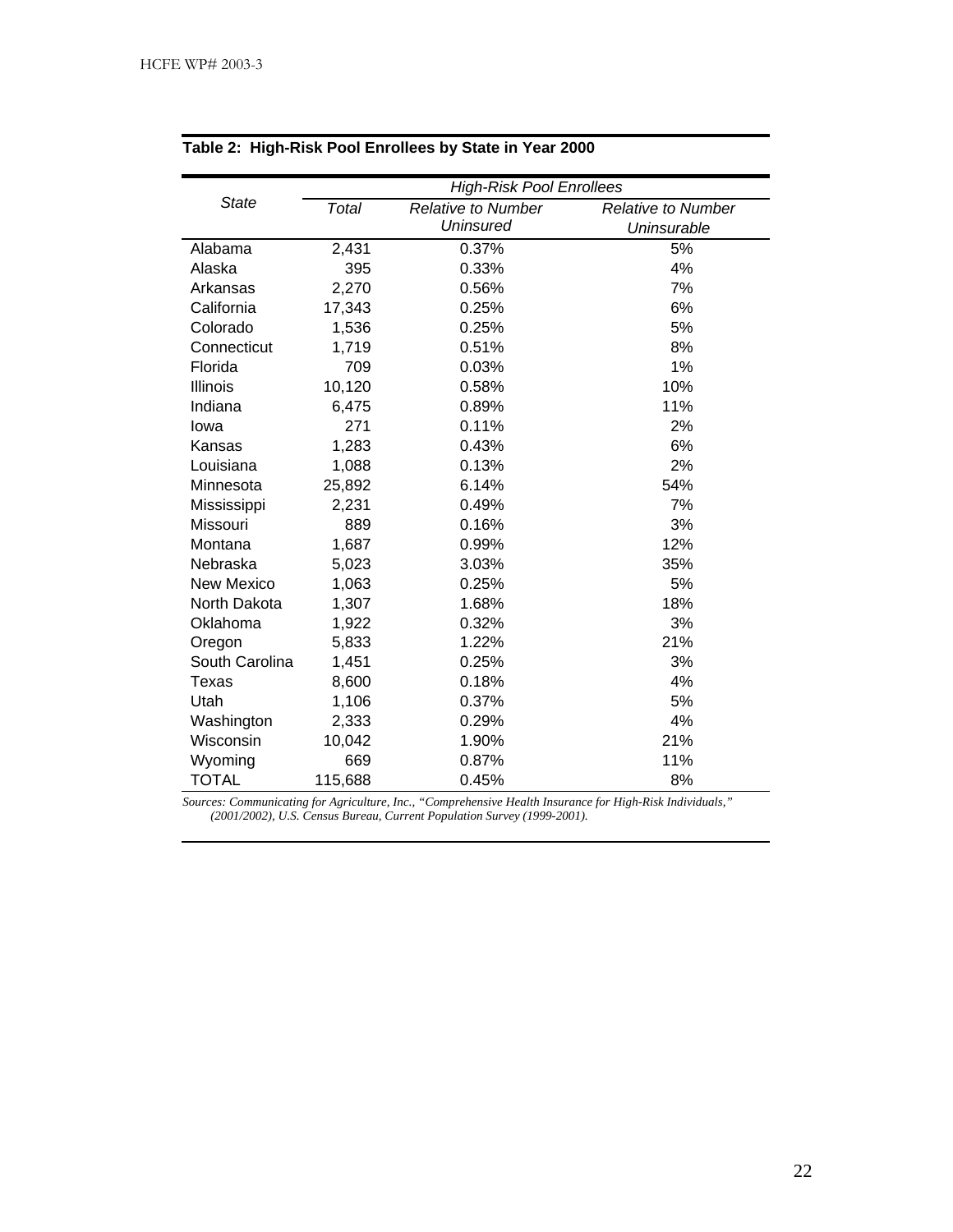|                         |                        | All Individuals |     | Uninsured |     | Uninsurable |     |
|-------------------------|------------------------|-----------------|-----|-----------|-----|-------------|-----|
| <b>State</b>            | Premium <sup>(1)</sup> | >25%            | 10% | >25%      | 10% | >25%        | 10% |
| Alabama                 | \$192                  | 9%              | 72% | 18%       | 54% | 31%         | 36% |
| Alaska                  | \$400                  | 14%             | 57% | 26%       | 35% | 36%         | 25% |
| Arkansas                | \$153                  | 6%              | 77% | 11%       | 61% | 14%         | 39% |
| California              | \$280                  | 12%             | 62% | 19%       | 42% | 30%         | 36% |
| Colorado                | \$214                  | 6%              | 79% | 12%       | 56% | 22%         | 50% |
| <b>Illinois</b>         | \$292                  | 11%             | 67% | 20%       | 46% | 33%         | 28% |
| lowa                    | \$273                  | 9%              | 65% | 18%       | 35% | 27%         | 27% |
| Kansas                  | \$382                  | 18%             | 50% | 37%       | 24% | 51%         | 24% |
| Minnesota               | \$128                  | 2%              | 91% | 6%        | 82% | 6%          | 86% |
| Mississippi             | \$215                  | 11%             | 65% | 18%       | 46% | 33%         | 46% |
| Missouri                | \$267                  | 10%             | 69% | 16%       | 49% | 21%         | 50% |
| Montana                 | \$252                  | 14%             | 58% | 26%       | 36% | 34%         | 24% |
| New Mexico              | \$202                  | 10%             | 66% | 16%       | 49% | 23%         | 48% |
| North Dakota            | \$223                  | 9%              | 65% | 15%       | 46% | 26%         | 38% |
| Oklahoma                | \$224                  | 10%             | 67% | 15%       | 50% | 25%         | 40% |
| Oregon                  | \$232                  | 10%             | 69% | 20%       | 45% | 28%         | 26% |
| South Carolina          | \$268                  | 10%             | 63% | 20%       | 45% | 35%         | 29% |
| Texas                   | \$237                  | 10%             | 67% | 17%       | 47% | 24%         | 38% |
| Utah                    | \$272                  | 7%              | 73% | 16%       | 52% | 25%         | 44% |
| Washington              | \$266                  | 10%             | 69% | 20%       | 49% | 28%         | 41% |
| Wisconsin               | \$196                  | 5%              | 79% | 16%       | 57% | 22%         | 55% |
| Wyoming                 | \$179                  | 6%              | 79% | 13%       | 63% | 20%         | 57% |
| ALL OF THE ABOVE STATES |                        | 10%             | 67% | 18%       | 46% | 29%         | 37% |

#### **Table 3: Percent of Population for Whom Premium Was Either Less Than 10 Percent or More Than 25 Percent of Family Income in Year 2000 for Selected States**

(1) Premium in 2001 dollars for a 35 year old, non-smoking male at the lowest deductible and no optional features as reported by the states to Communicating for Agriculture. Includes 22 states with high-risk pools and available premium data.

*Sources: Communicating for Agriculture, Inc., "Comprehensive Health Insurance for High-Risk Individuals," (2001/2002), U.S. Census Bureau, Current Population Survey (1999-2001).*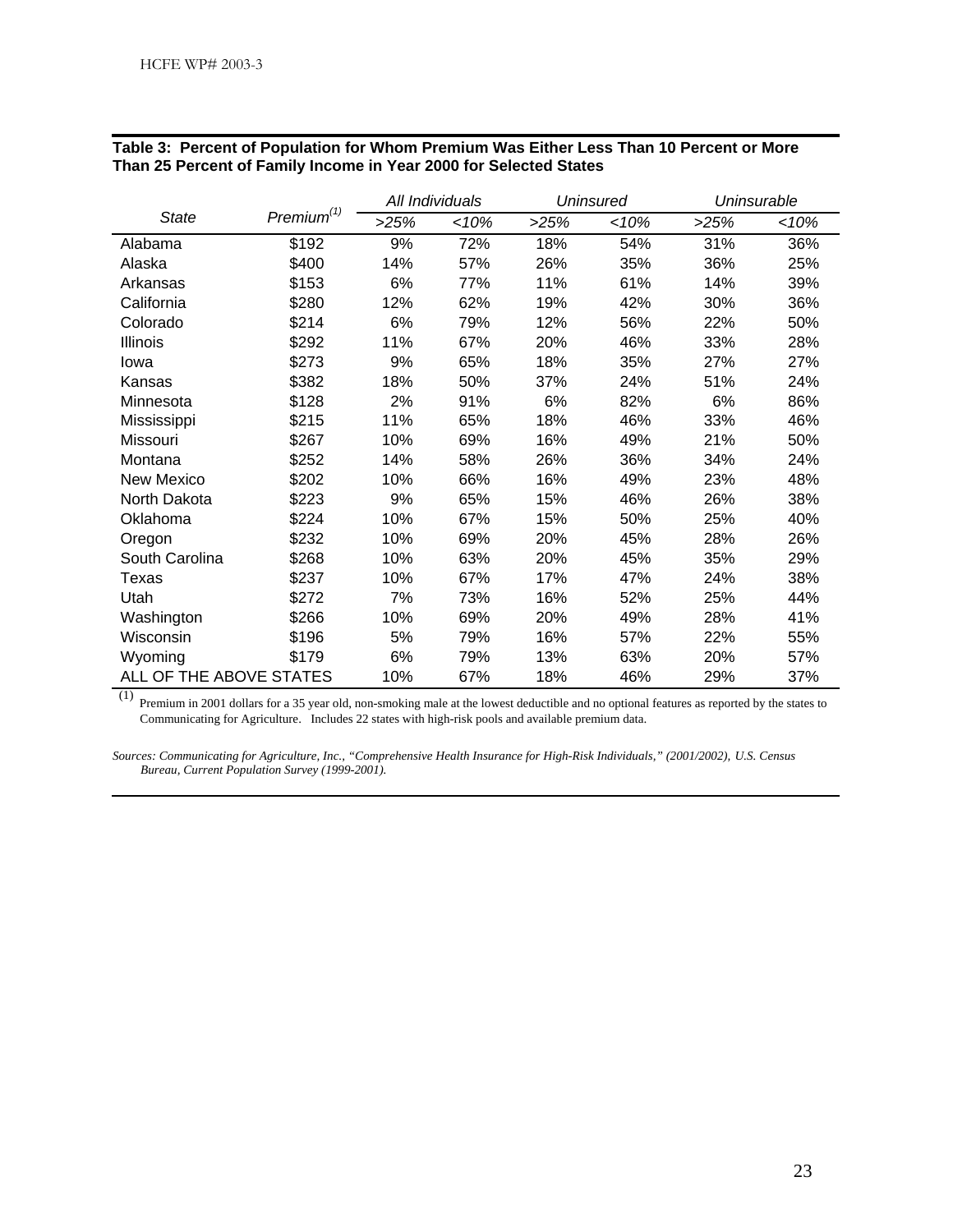| Variable <sup>(1)</sup>                                      | Definition/Comment                                                            | Mean     | St. Dev. | Min.  | Max.  |
|--------------------------------------------------------------|-------------------------------------------------------------------------------|----------|----------|-------|-------|
| log(enrollment <sub>s.t</sub> )                              | Log of high-risk pool enrollment.                                             |          | 1.10     | 5.16  | 10.32 |
| log(premium <sub>s,t</sub> )                                 | Log of high-risk pool premium. Only available for 58 observations.            |          | 0.31     | 4.75  | 6.05  |
| $log(prows$ premium <sub>s.t</sub> ) <sup>(3)</sup>          | See equation (2).                                                             |          | 0.27     | 8.42  | 9.68  |
| pct. of market premium $_{s,t}$                              | High-risk pool premium as percent of market premium. See equation (2).        | 1.52     | 0.23     | 1.18  | 2.00  |
| per capita Medicare expenditures,                            | Used as proxy for market premium. See equation (2).                           | 4,912    | 924      | 3,139 | 8,002 |
| lowest deductible <sub>s.t</sub>                             | Controls for generosity of benefits. <sup>(2)</sup>                           | 543.80   | 235.10   | 0.00  | 1,000 |
| multiple deductibles $_{s,t}$                                | Binary variable; controls for generosity of benefits. <sup>(2)</sup>          | 0.85     | 0.35     | 0.00  | 1.00  |
| $log$ (uninsured population <sub>s,t</sub> )                 | Controls for demand.                                                          | 12.81    | 0.78     | 10.87 | 14.43 |
| $log(per$ capita family income of uninsured <sub>s.v</sub> ) | Controls for demand.                                                          | 10.46    | 0.18     | 10.08 | 10.86 |
| year <sub>t</sub>                                            | Controls for trends in enrollment and premiums                                | 1,997.58 | 1.70     | 1995  | 2000  |
| lag log(proxy premium <sub>s.t</sub> ) <sup>(3)</sup>        | Used as an additional instrumental variable for $log(prows)$ premiums,t).     | 8.86     | 0.27     | 8.20  | 9.68  |
| lag pct. of market premium <sub>s.</sub> <sup>(3)</sup>      | Used as an additional instrumental variable for log(proxy premium $_{s,t}$ ). | 1.52     | 0.22     | 1.25  | 2.00  |
| lag per capita Medicare expenditure $s_t^{(3)}$              | Used as an additional instrumental variable for log(proxy premium $_{s,t}$ ). | 4,775    | 992      | 2,425 | 8,002 |

#### **Table 4: Definition of Variables (N = 137, except where indicated)**

(1) Subscript *s* indexes states (Alabama, Alaska, Arkansas, Colorado, Connecticut, Illinois, Indiana, Iowa, Kansas, Louisiana, Minnesota, Mississippi, Missouri, Montana, Nebraska, New Mexico, North Dakota, Oklahoma, Oregon, South Carolina, Utah, Washington, Wisconsin, Wyoming). Subscript *t* indexes years (1995-2000). Not every state has an observation in every year. Three states are excluded: California (enrollment is capped), Florida (pool is closed), and Texas (not in equilibrium).

(2) Benefits vary by state and year and were not consistently provided in our data sources. Deductible levels, however, were consistently provided and serve as a measure of plan generosity.

(3) As described in the text, to remove endogeneity, we instrumented for log(proxy premium*s,t*). The instruments were lag log(proxy premium*s,t*), lag pct. of market premium*s,t*, and lag per capita Medicare expenditure*s,t*.

*Sources: Communicating for Agriculture, Inc., "Comprehensive Health Insurance for High-Risk Individuals," (1995-2001/2002), U.S. Census Bureau, Statistical Abstract of the United States (1995-2001), U.S. Census Bureau, Current Population Survey (1999-2001).*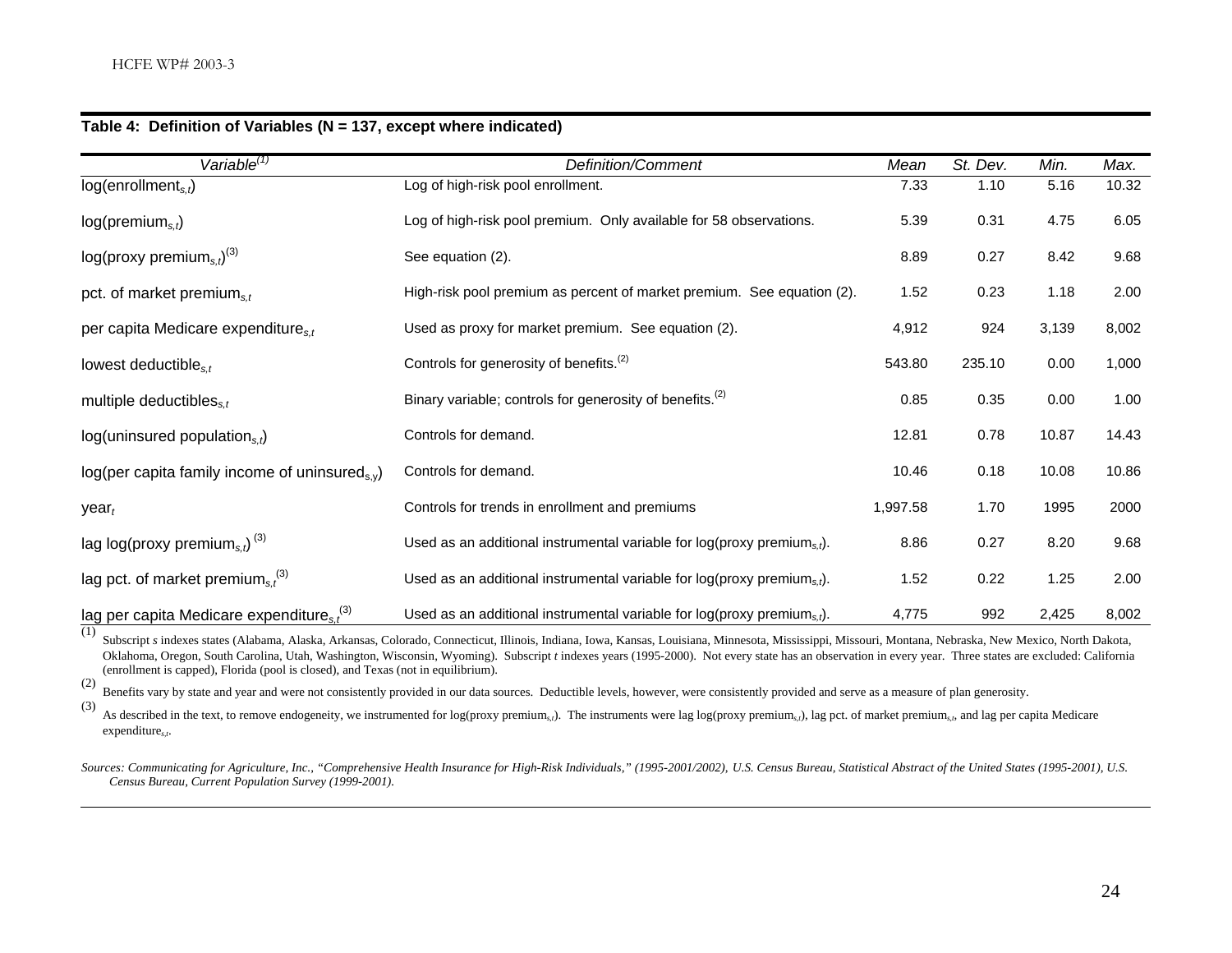| Variable                                             | Coefficient (Standard Error) |  |  |
|------------------------------------------------------|------------------------------|--|--|
| $log(prows$ premium <sub>s.t</sub> )                 | $-1.90***$<br>(0.41)         |  |  |
| $log(p$ remium <sub>s.t</sub> )                      | N/A                          |  |  |
| lowest deductible <sub>s,t</sub>                     | 0.000091<br>(0.00040)        |  |  |
| multiple deductibles $s_{s,t}$                       | $-0.23$<br>(0.25)            |  |  |
| $log$ (uninsured population <sub>s,t</sub> )         | $0.77$ ***<br>(0.12)         |  |  |
| log(per capita family income of uninsured $_{s,t}$ ) | $1.03*$<br>(0.52)            |  |  |
| year <sub>t</sub>                                    | 0.67<br>(0.051)              |  |  |
| constant                                             | $-129$<br>(100)              |  |  |
|                                                      | $N = 137, R^2 = 0.25$        |  |  |

### Table 5: Estimation Results (Dependent Variable log(enrollment<sub>s,t</sub>))<sup>(1)</sup>

(1) As described in the text, to remove endogeneity, we instrumented for log(proxy premium<sub>*st*</sub>). The instruments were lag log(proxy premium*s,t*), lag pct. of market premium*s,t*, and lag per capita Medicare expenditure*s,t*.

(2) Three states are excluded: California (enrollment is capped), Florida (pool is closed), and Texas (not in equilibrium).

\* Significant at the 5% level..

\*\* Significant at the 1% level.

\*\*\* Significant at the 0.1% level.

*Sources: Communicating for Agriculture, Inc., "Comprehensive Health Insurance for High-Risk Individuals," (1995-2001/2002), U.S. Census Bureau, Statistical Abstract of the United States (1995-2001), U.S. Census Bureau, Current Population Survey (1999-2001).*